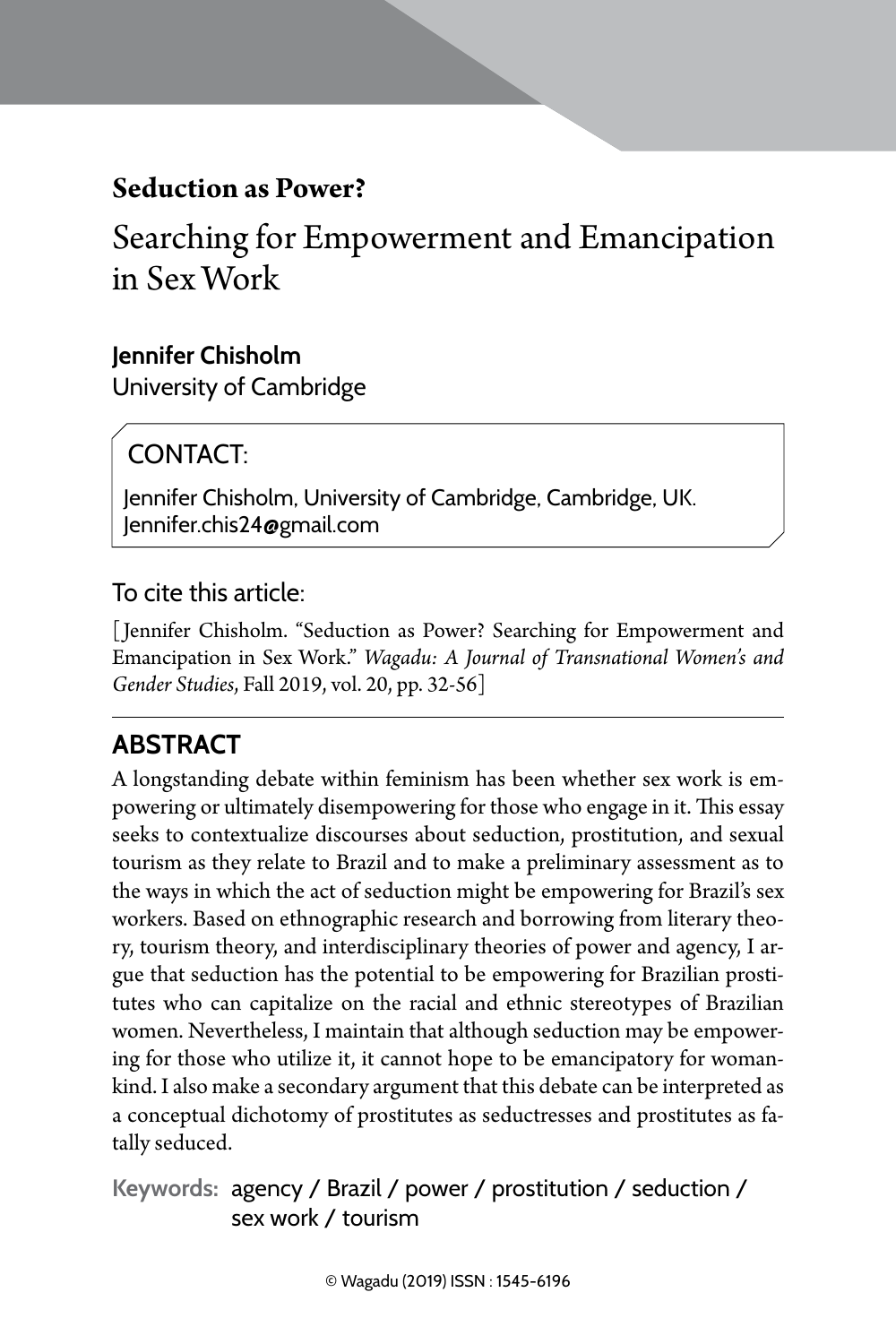## Introduction

Of the many debates within feminist thought, sex work and prostitution are among the most contentious. A resurgence of this debate made headlines in 2015 when, after conducting two years of consulting and research, Amnesty International voted to draft a policy in support of the complete decriminalization of prostitution, which was completed the following year. The organization voted to support this measure after deciding that the best way to ensure the rights and respect the agency of prostitutes and other sex workers while preventing abuses against them was to decriminalize sex work (Amnesty International, 2015; Amnesty International, 2016). Reacting to the initial vote in 2015, Women's Aid UK (a coalition of women's aid organizations in the United Kingdom) published their own statement lamenting Amnesty International's decision. For them, prostitution is innately violent and nonconsensual, given that the "so-called 'free' or 'consensual' choices in prostitution are actually decisions made in conditions of already existing inequality and discrimination" (Women's Aid, 2015).<sup>1</sup>

This ideological disagreement between Amnesty International and Women's Aid UK typifies a hotly debated yet unresolved issue in feminist thought as to whether sex work performed by women is an occasion of women's sexual freedom and an example of women being in control of their own labor. Or, on the other hand, whether prostitution is instead symptomatic of oppressive patriarchal systems. As a woman and ardent feminist, I am persuaded by both arguments and support Amnesty International's decision yet sympathize with Women's Aid UK. The underlying issue in this debate is whether sex work engenders agency and power for women—power being by one account when people "have sufficient resources to get their own way and to do what they want despite…. the resistance of others" (Inglis, 1997, p. 11). I contend that the principle form of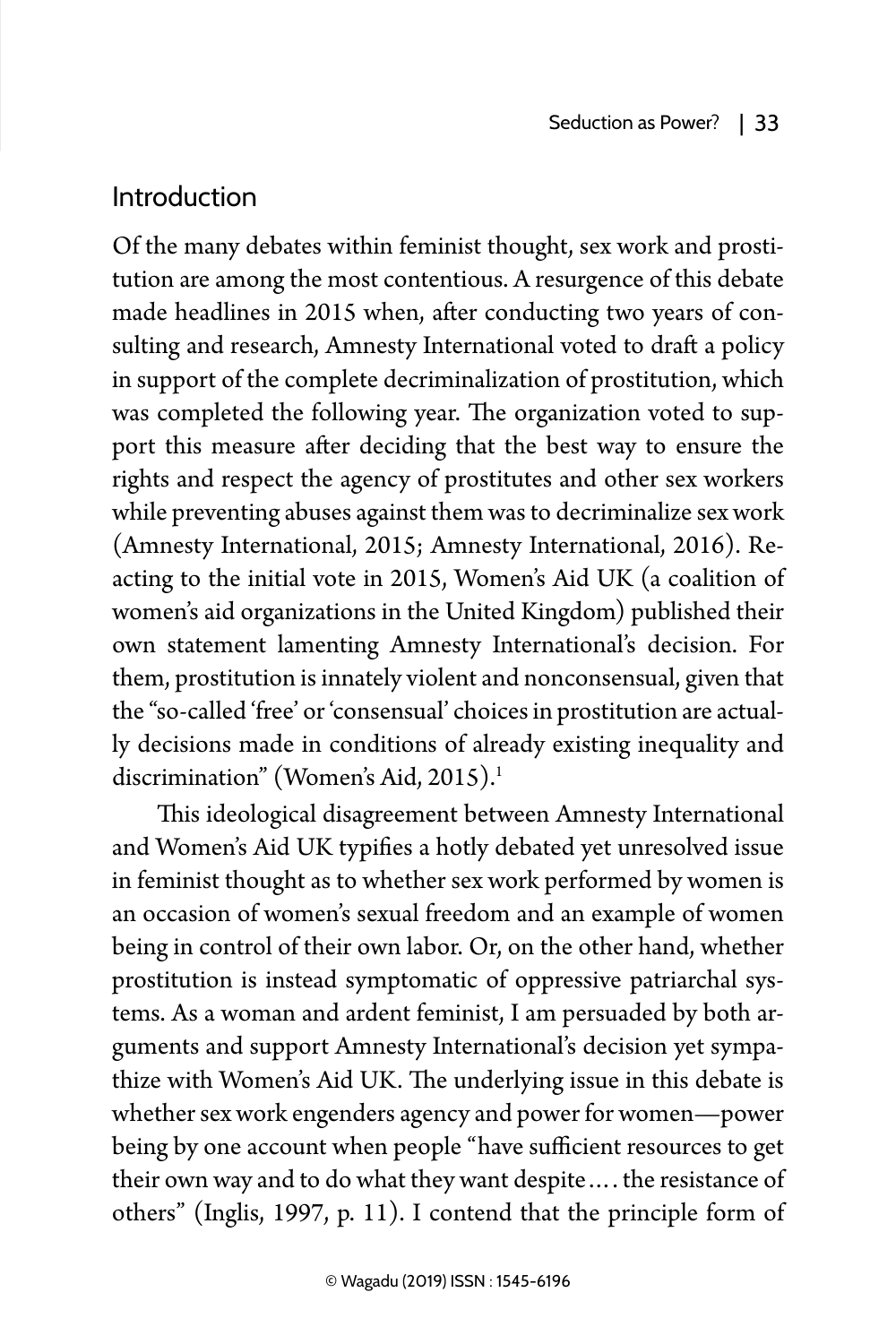### 34 | Jennifer Chisholm

power that prostitutes make use of is the power to seduce; that is, the power to entice potential consumers of sex into exchanging money for sexual labor. Here, I re-consider the debate on prostitution and its relationship to women's power by looking beyond the power of sex to the power of female seduction. While it is true that sex is a medium for power, so too is the act of seduction, which arguably precedes any consensual sexual act.

Therefore, in this essay I seek to determine the potential ways in which seduction functions as a source of power for female sex workers, employing Brazil's sexual tourism industry as a case study. Brazil has a fascinating relationship, legally and socio-culturally, to prostitution. Moreover, its longstanding reputation as a tropical destination populated with (so-called) exotically beautiful women has cemented its place as one of the most popular countries for sexual tourism. Essentially, what makes the Brazilian woman exotic and seductive in the eyes of Western sex tourists is her racial difference. Therefore, the case of Brazilian sex workers in the tourism industry offers an opportunity to analyze the effects of gender, race, and class on expressions of power.<sup>2</sup>

Through observations from fieldwork as well as a theoretical analysis of sexual tourism theory in which I attend to seduction as it is used in literary theory with inspiration from previous research on the male gaze (Mulvey, 1972), the tourist gaze (Urry and Larsen, 2011) and patriarchal bargaining (Kandiyoti, 1988), I argue that women's use of seduction has the potential to be empowering.<sup>3</sup> However, I contend that seduction cannot ultimately be emancipatory for individual women or for womankind, as it can only afford power within patriarchal structures. A secondary task for this paper is to show that the debate within feminist thought over prostitutes as victims or empowered agents can be understood as another dichotomy of the seduced, vulnerable woman and the seductress both tropes found in Western literature.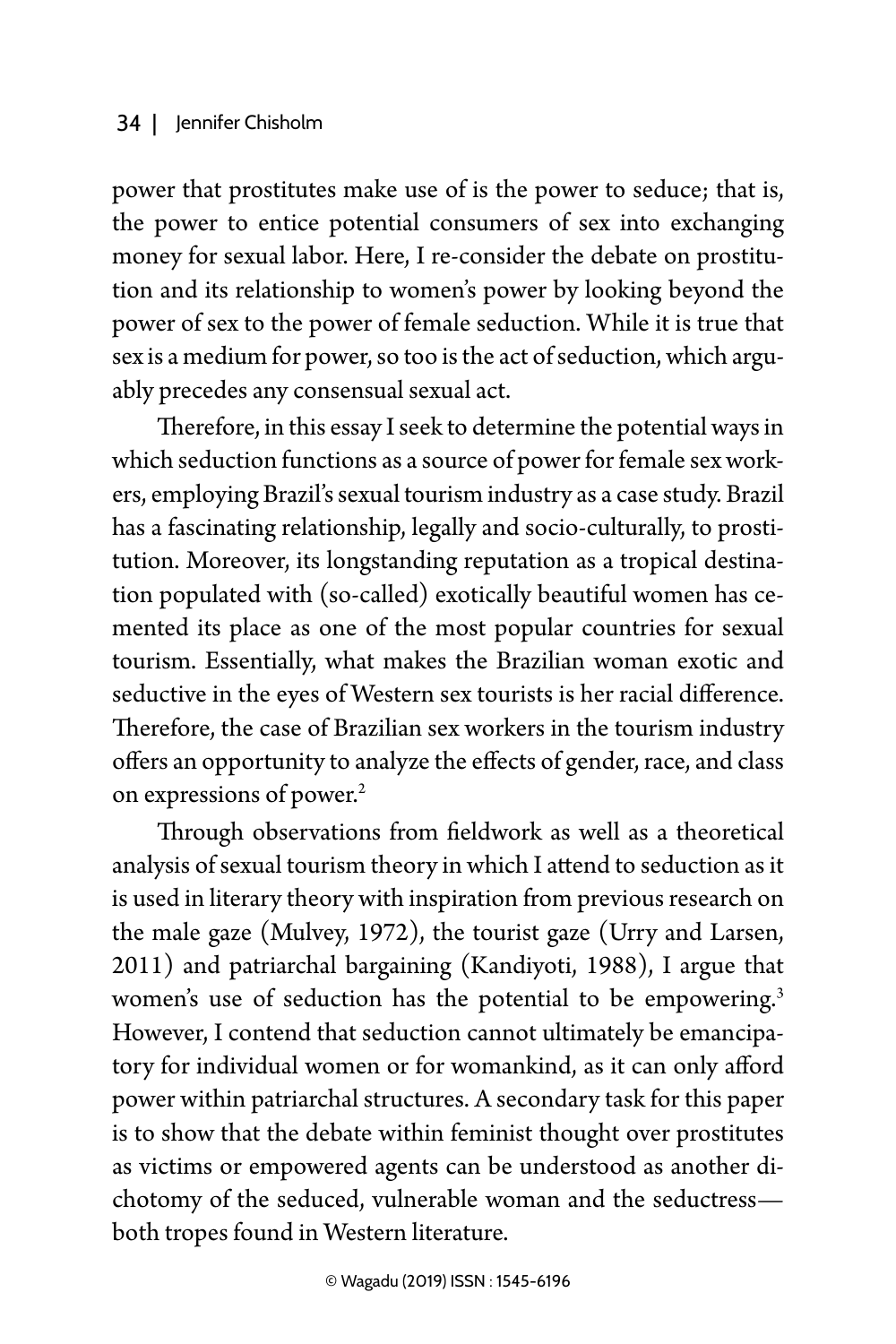## Seduction in Literature

Western ideas of women's seductiveness can trace their roots to European literature. Seduction as a literary device tends to regard women as victims of seduction or producers of seduction itself. In the case of eighteenth-century British literature, when the heroine is wealthy and chaste she is inevitably seduced by the sexual charisma of a conniving man. However, female characters from modest means tend to become entranced by rich lovers who eventually abandon them to a life of forced prostitution (Binhammer, 2009, p. 1-2). In these stories, authors portray the accidental prostitute as a victim of seduction and therefore morally innocent. Nevertheless, these women are "sexually guilty" for having sex outside of marriage and so are doomed to a life as a prostitute, which typically leads to their deaths (Binhammer, 2009, p. 40-1).

In addition to the dangers of female sexual exploitation, Western literature has also focused on women as sexual objects. In this sense, the male gaze constructs views of women that paradoxically essentialize them as inherently chaste while also expecting women to acquiesce to sexual advances from men. This male gaze also constructs a norm of femininity in which truly feminine women are those who delight in male domination (Hunter, 1989, p. 1-2). One challenge to this restrictive idea of the feminine comes in the form of the prostitute, who disrupts the male gaze by offering herself and thereby shatters the fantasy of male control over the female body (Bernheimer, 1989, p. 15).

Those who seduce a more powerful person are exercising power from a place of alterity. That is, the act of seduction in literature is "a means of achieving mastery in the absence of such means of control. It is the instrument available to the situationally weak against the situationally strong… it is a way to transform '(historical) weakness' into (discursive) strength [and is] a weapon against alienation,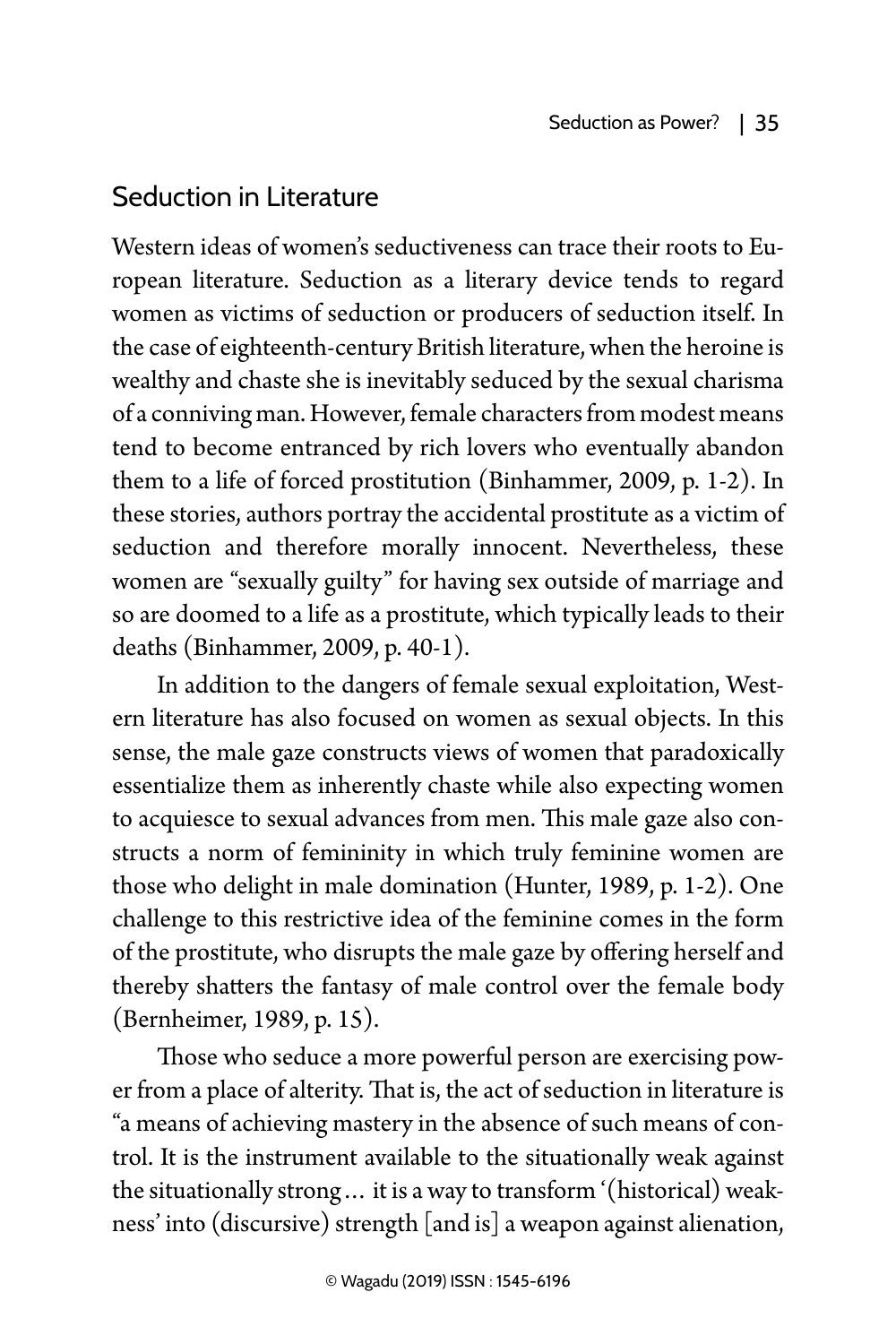an instrument of self-assertion" (Chambers, 1984, p. 212). Chambers appears to be influenced by Foucauldian notions of power as a constant flow of discourses. In this Foucauldian sense, seduction, as with other forms of power, is not "static" nor unidirectional (Foucault, 1980, p. 98; Inglis, 1997, p. 1). The discussion of seduction as power in literature is a useful theoretical point of departure to consider to what extent the seductive power of sex workers represents a form of women's empowerment and/or emancipation.

# Sexual Tourism Theory and Stances on Prostitution

Sexual tourism exists in every country (Oppermann, 1999, p. 251). It consists of sex tourists who travel abroad with the specific intent to have sexual relations with one or several people residing in that country. The more ambiguous group of tourists who travel to foreign countries with other goals besides having sex but engage in sex anyway are also sometimes considered sexual tourists (Oppermann, 1999, p. 252, 257). There is ambivalence about the term "sexual tourist" itself, since some argue that the term simplifies relations between the prostitute and the client, moralizes sexual encounters, and demonizes non-normative ones (Blanchette and da Silva, 2010b, p. 160).

The Brazilian NGO CHAME (the Humanitarian Center for the Support of Women), an organization that opposes sexual tourism, narrates sexual tourism as it is experienced by a Brazilian woman unknowingly contracted into prostitution in Europe:

Há muitas que vivem no mais completo isolamento e forte pressão dos patrões. A ingenuidade de acreditar que todo europeu procura nas brasileiras a beleza exótica e tropical de peles morenas e bronzeadas ou a sensualidade dos movimentos rítmicos do samba é, muitas vezes, um grave engano. Este tipo de pensamento ignora um componente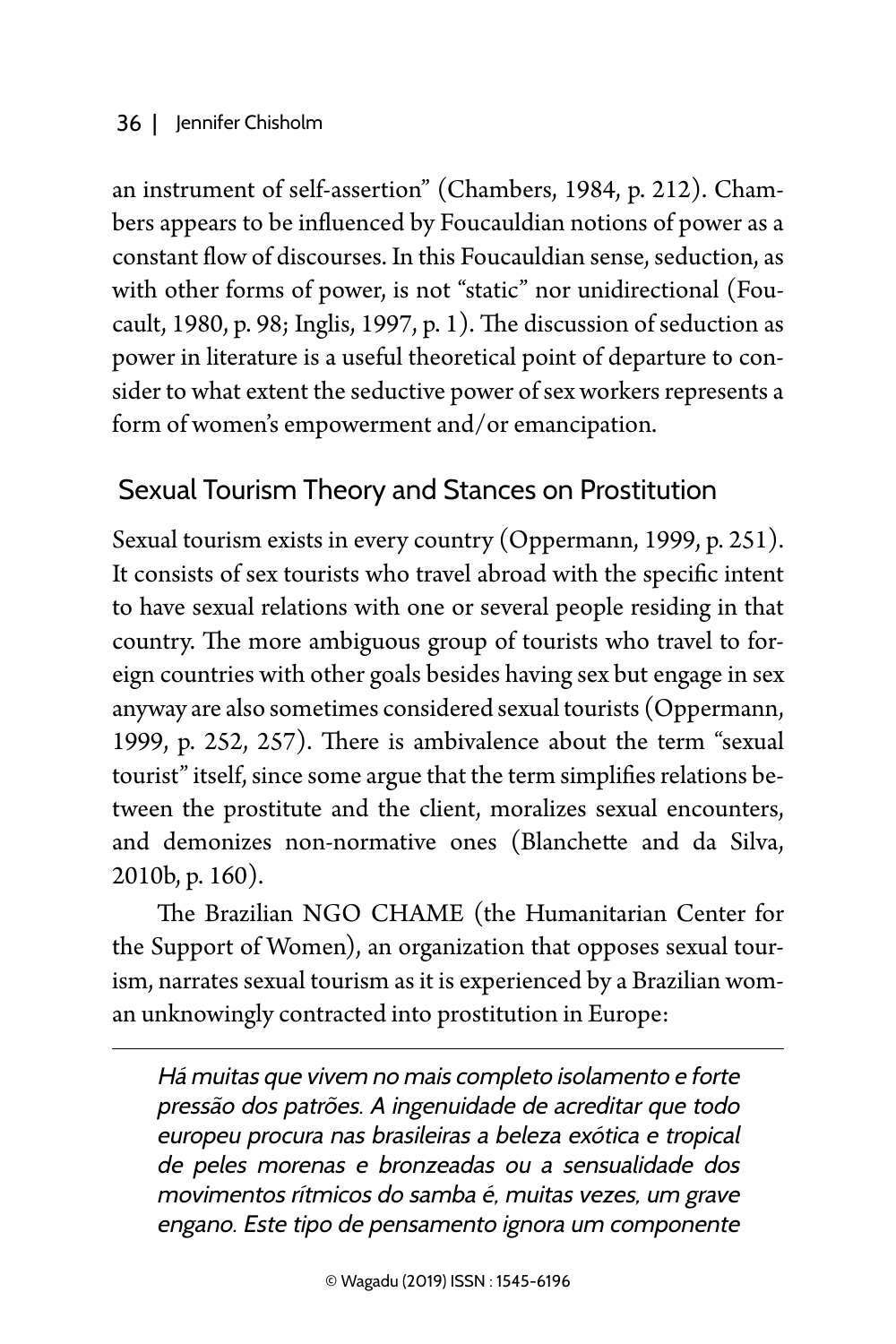sem o qual é impossível ter uma visão real do comportamento do europeu em relação às estrangeiras: o racismo. There are many [prostitutes] that live in complete isolation and under tight control from their bosses. Their naivete in believing that all Europeans look for exotic beauty, brown and bronzed skin indicative of the tropics, or the sensuality of the rhythmic movements of samba in Brazilian women is often a grave mistake. This type of thought ignores a fac-

tor without which it is impossible to ascertain the true nature of Europeans' behavior in relation to foreign women: racism.] (Projeto CHAME/NEIM, 2000, p. 16)

CHAME conflates sexual tourism with the trafficking of women and considers sexual tourism to be an act that, by its nature, exploits the most underprivileged and vulnerable factions of the female community: poor women and women of color (Blanchette, da Silva, and Bento, 2013, p. 203). For them, sexual tourism is defined by the sexual exploitation of Brazilian women by European men. They do not believe that Europeans who avail themselves of the sexual labor of Brazilian women are innocently seduced by the tourist images of Brazil. Instead, CHAME argues that European men, whether they travel to Brazil for sex or benefit from the trafficking of Brazilian women to Europe, take advantage of racial inequalities stemming from a colonial past (Blanchette, da Silva, and Bento, 2013, p. 203).

Sexual tourism involves the exchange of sex for money and other goods, which would make it similar to, if not the same thing as, prostitution. However, some intellectuals make the distinction between prostitution and sexual tourism. For Oppermann, sexual tourism is unlike prostitution because the end goals are different. In sexual tourism, the tourist usually has several goals for the trip one of which may be to engage in sex. However, in prostitution, the objective is usually sex (Oppermann, 1999, p. 252). Oppermann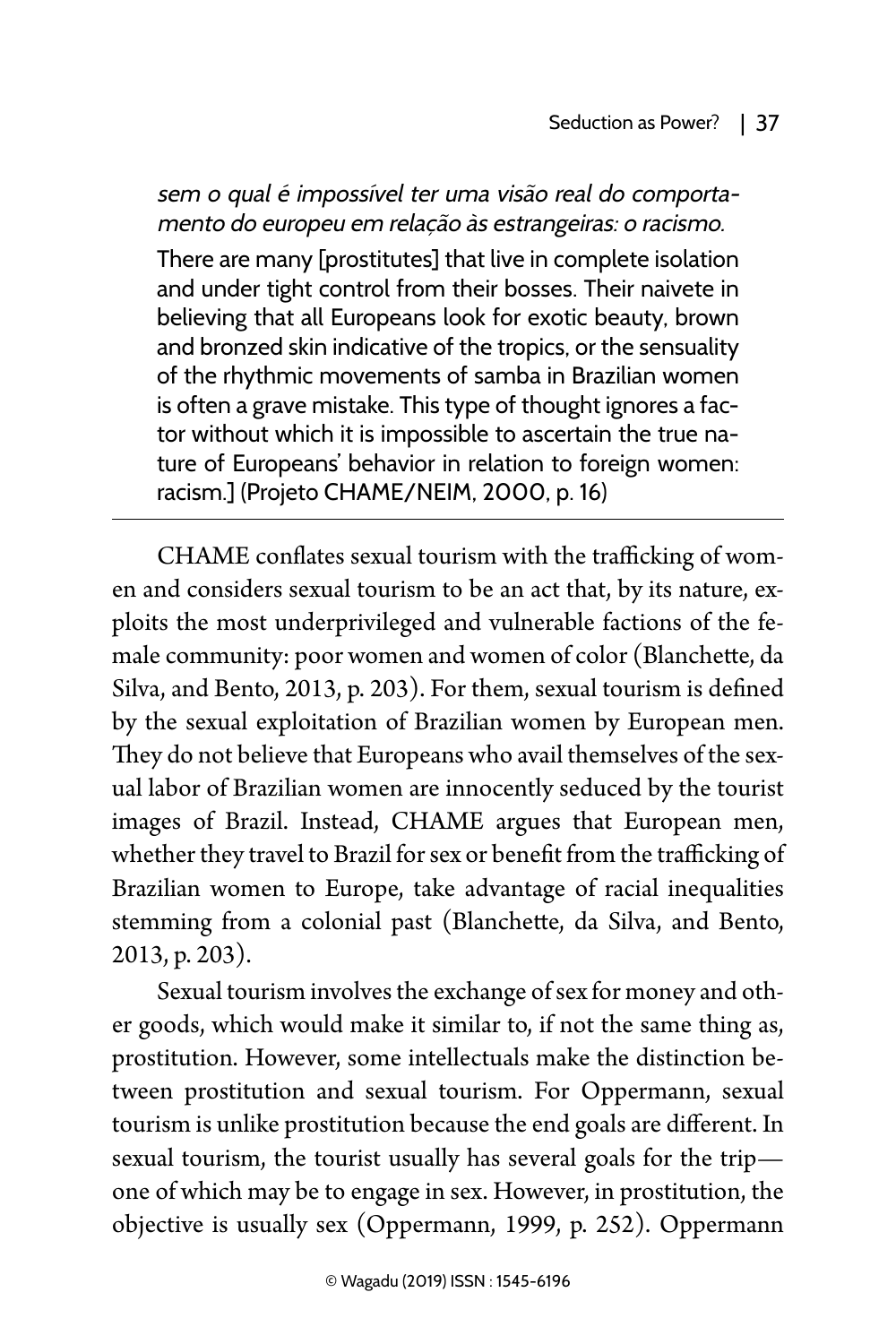mentions that prostitution is a "survival strategy" for disenfranchised women from developing countries who cannot find a better way to support themselves and their families financially (Oppermann,1999, p. 254). However, he complicates the idea of the victimized prostitute by asserting that in prostitute-client relationships, it is not always clear who exploits and who is being exploited, or who is seduced or the seducer. He maintains that those who purchase the services of prostitutes are often looking for affection as well as sex and may feel used if a prostitute is not willing or able to perform love (Oppermann, 1999, p. 255).

Campbell further complicates rigid notions about sexual tourism and prostitution. He defines cultural seduction as "cross-border erotic attraction" and the "ethnic representations and gender performances associated with it" (2007, p. 261). Cultural seduction, then, is an integral part of the sexual tourism experience. For example, in Cuba, foreign female tourists are attracted to the supposed sensuality of Cuban men, while these men provide sex, romance, and care in the hope that relationships with these women will lead to marriage and a better life abroad (Simoni, 2018). Moreover, although many American men travel to Mexico to have sex with Mexican women, whom they consider to be exotic "cultural other[s]" who uphold conventional feminine values (Campbell 2007, p. 268), Mexican women also participate in a sexual and idealized gaze of American men, whom they imagine to be wealthier and more affectionate than Mexican men (2007, p. 277).

Through revealing that Mexican women also participate in the construction of gazes, Campbell challenges their subordination as objects of a dominant American male gaze. However, he acknowledges that Mexican women still occupy a more vulnerable position in relation to American men because of the power that these men have due to their male and American privileges (Campbell, 2007, p.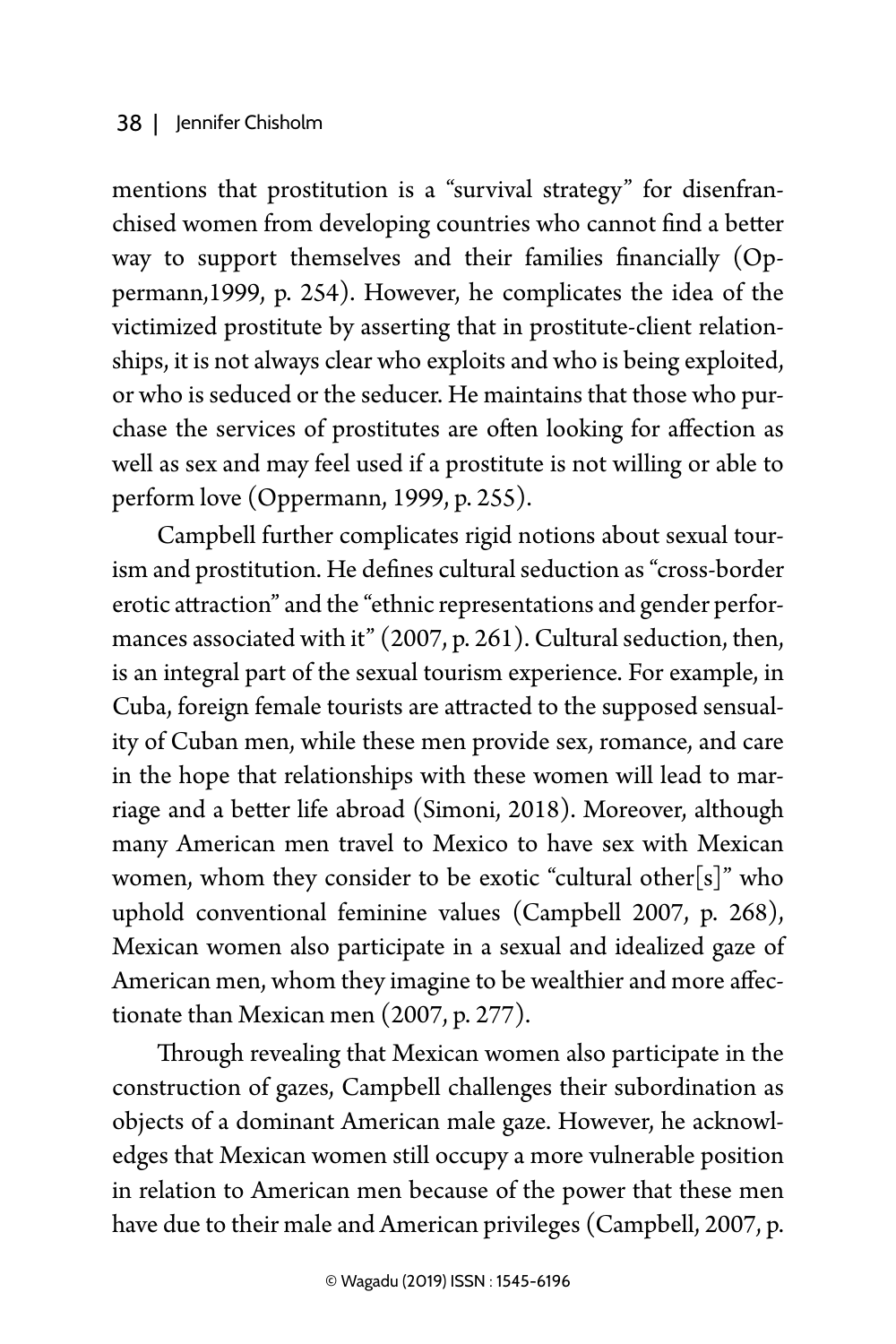268). Using the term "cross-border sex" instead of sexual tourism, Campbell argues that those who are disparaging of people who engage in sex across borders are actually reacting against the social norms about sex that sexual tourism disrupts (Campbell, 2007, p. 262). In an effort to rethink sexual tourism, he maintains that transnational sex may be "a new form of gift and commodity, work and pleasure, and coercion and empowerment in the modern era of neoliberalism and globalization" (Campbell, 2007, p. 263).

The positions of Oppermann and Campbell correspond to the theoretical standpoints on prostitution elucidated by Brown (1999). One position, which most closely matches the positions of Oppermann and Campbell is that of prostitution as work. Those who operate from this perspective maintain that prostitution is not intrinsically exploitative and to assume so would be to deny the individual agency of women. Activists who work towards rights for prostitutes tend to prefer the term "sex worker" instead of prostitute as a way to unite these people around a political identity (Brown, 1999, 165). In Brazil, the *puta-feminismo* (slut feminism) movement works to "*afirmar o poder feminino frente às visões conservadores* [affirm feminine power in the face of conservatism] by re-envisioning sex work as women's empowerment and therefore, activists argue, is quintessentially feminist (Piscitelli, 2016, 84).

Activists are also eager to distance themselves from the stigma surrounding prostitution by repositioning themselves as workers in the global economy.<sup>5</sup> For example Monique Prado, a Brazilian sex worker and activist within the puta-feminismo movement, uses her platform on the Brazilian alternative media platform Mídia NINJA to call for the empowerment of sex workers. Monique told the audience at a debate over whether prostitution should be regulated that she is not ashamed of her sexual labor and instead views sex work as a way to problematize the ways in which women's labor often goes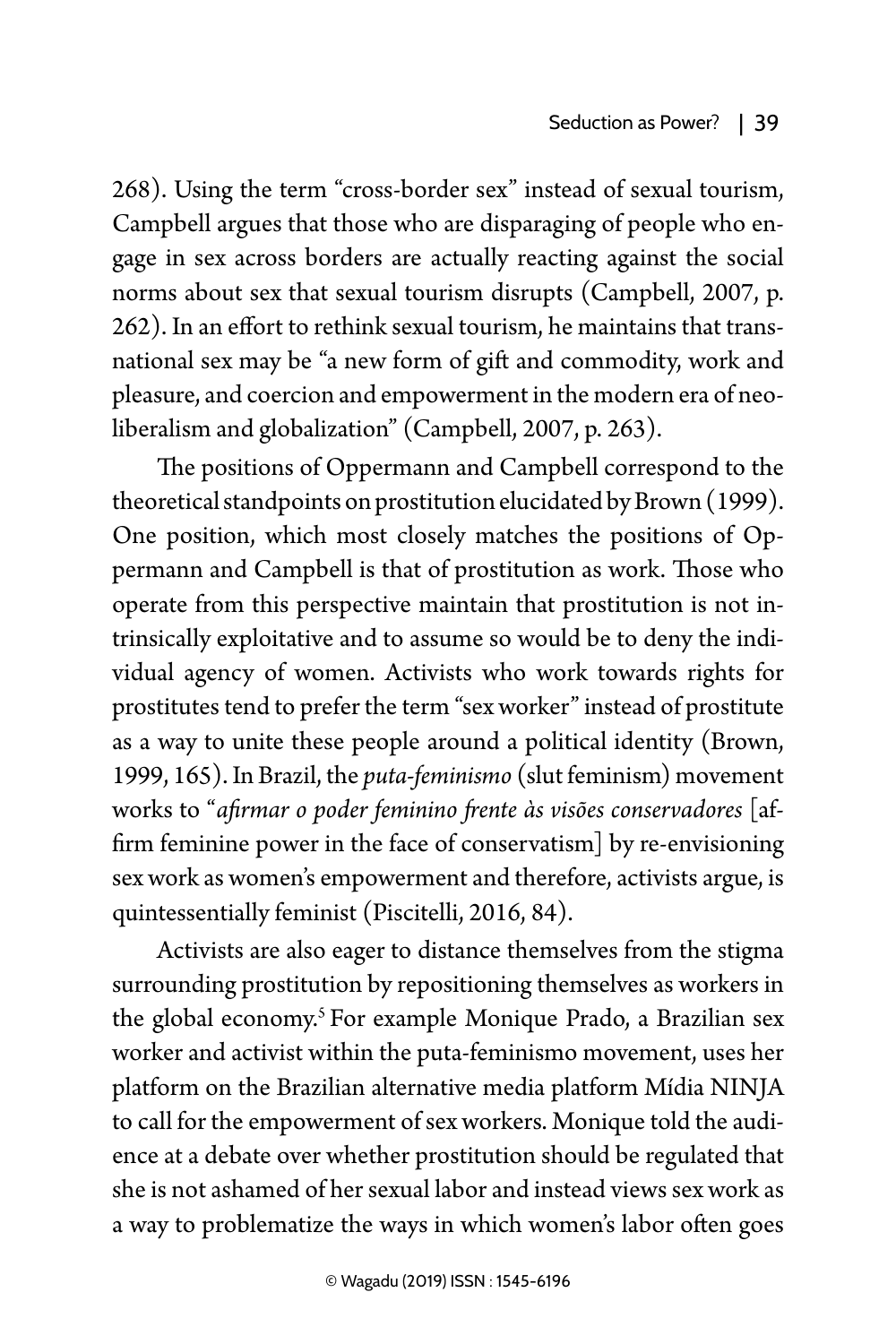unremunerated (fieldnotes, September 15, 2018). Nevertheless, in the following excerpt from the debate Monique speaks to how the stigma of sex work makes her life more difficult:

Eu não faço o debate "uau, eu tenho orgulho de ser puta". Não penso que nenhum trabalho exercido no sistema capitalista seja motivo de orgulho. A gente faz o que pode. Algumas mulheres têm mais escolhas, outras têm menos escolhas. Eu sou da parte de mulheres que tiveram menos escolhas e foram para a prostituição. Eu tenho uma série de privilégios como mulher, e não considero que, como prostituta, eu tenha, porque, a partir do momento que você se declara uma prostituta, você perde a parte mais essencial de você, que é a sua humanidade, e as pessoas se sentem à vontade pra te agredir de qualquer modo, sem saber quem você é – não é relevante –, sem saber o que você passa.

I don't make the argument, "wow, I'm proud to be a slut". I don't think that any job within a capitalist system is a source of pride. People do what they can. Some women have more choices, others have fewer choices. I'm one of those women that had fewer choices and decided to start prostituting. I have a series of privileges as a woman, but I don't think I have any as a prostitute. Because from the moment that you say you're a prostitute, you lose the most essential part of yourself, that is your humanity. And people feel that they can attack you in any way, without knowing who you are—it's not relevant—without knowing what you go through. (Casa Pública, 2018)

Monique realizes that she speaks from a place of relative privilege as a white Brazilian in comparison with her fellow debater Cleone Santos, an Afro-Brazilian activist who left prostitution after twenty-two years. Like Monique, Cleone has also made media ap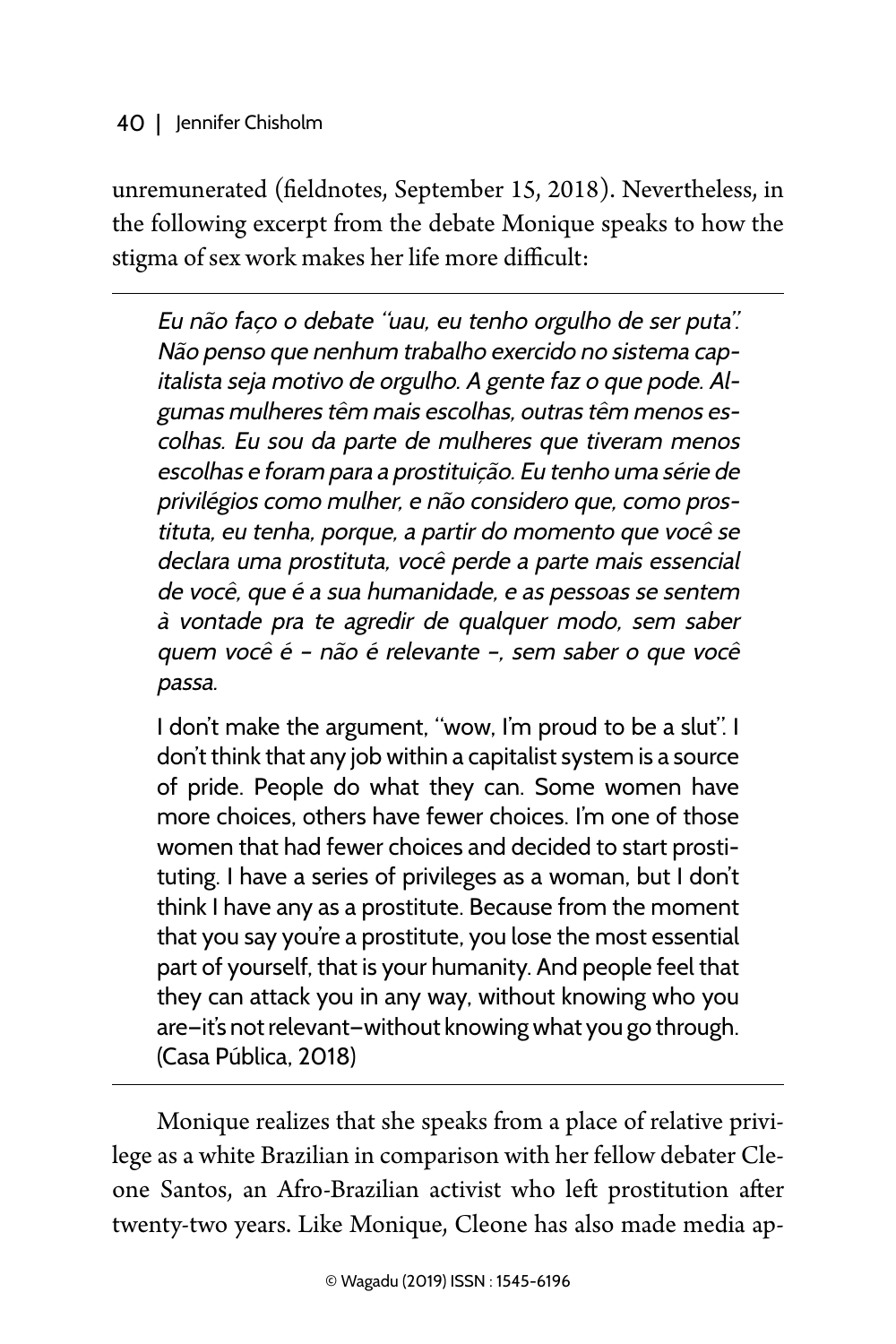pearances, though in the more traditional news outlets of the BBC and Brazilian newspaper O Globo (Machado, 2018; Reis, 2018) that are perhaps less receptive to puta-feminismo. Nevertheless, although Monique self-identifies as a woman without many options, for Cleone, choosing to prostitute was a decision that empowered her despite the severe social ramifications.

Another position of Brown's is that prostitution is an example of female subjugation by men by means of commodifying and exploiting their bodies. This stance is most often associated with radical feminists who, like other feminists, are concerned with identifying and deconstructing dominant social structures and norms that oppress women (Brown, 1999, p. 165-7). Proponents of this viewpoint, like Women's Aid, believe that prostitution represents the "sexual objectification of female sexuality for male consumption" and that this objectification usually leads to violence against women. Therefore, the very act of buying a prostitute for a night of sex is an act of violence in societies where women are treated like commodities and whose labor is barely valued above what women can purchase with their bodies (Brown, 1999, p. 165). This position views prostitutes as victims: unfortunate women who were compelled to participate in an oppressive system due to a lack of options.

To illustrate, Cleone Santos speaks about her experiences in prostitution, noting that she became markedly happier after leaving sex work. Cleone finds it difficult to understand how some women who prostitute find empowerment in their work and doubts that prostitution is ever truly a choice:

Eu acho que seria muito bom que as mulheres não precisassem se prostituir, sabe? Que não precisassem prostituir, que a gente tivesse uma sociedade justa, onde as mulheres tivessem salários iguais aos dos homens, [em que] as mulheres pretas tivessem um salário pelo menos igual aos de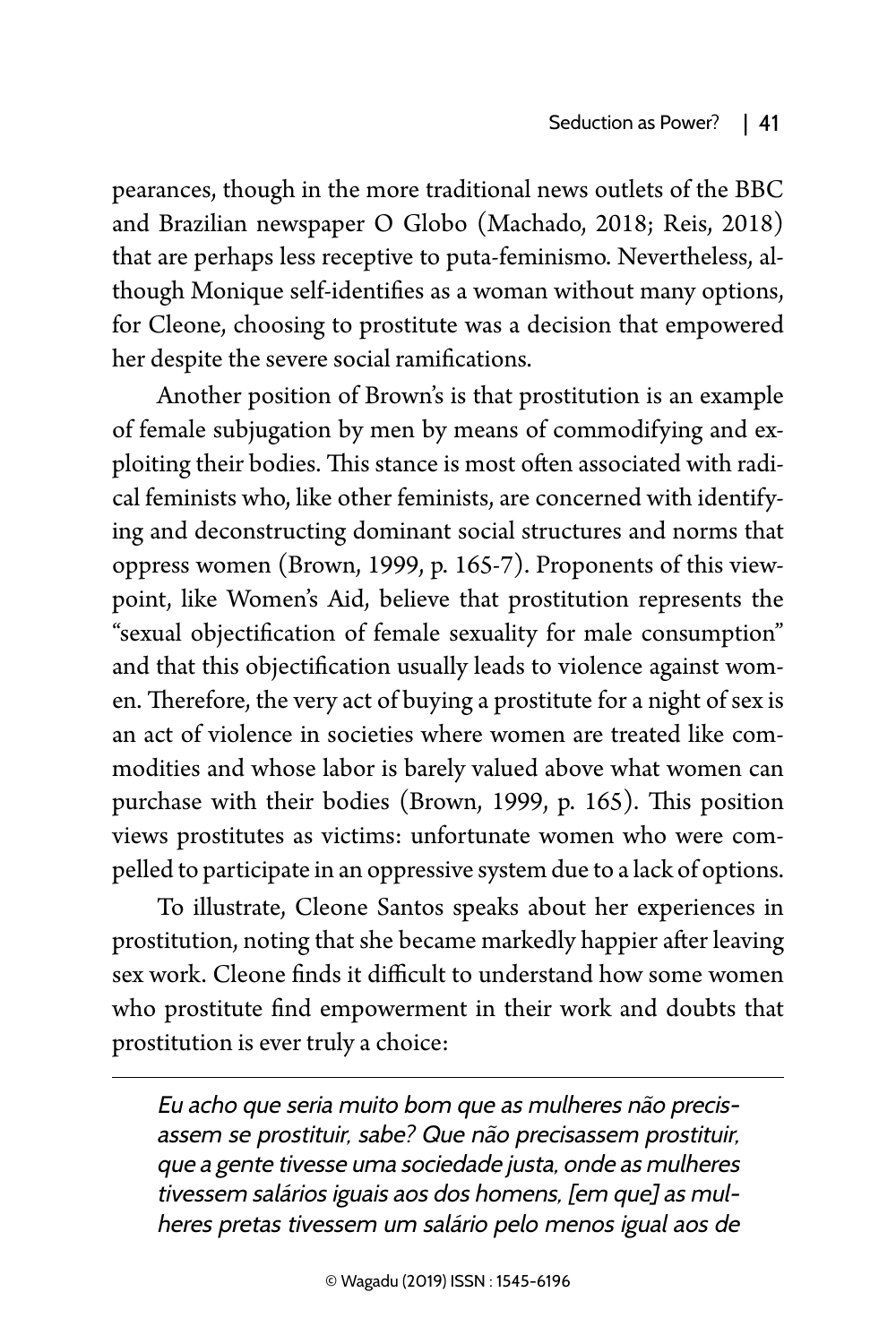### 42 | Jennifer Chisholm

nossas amigas não pretas, porque, quando algumas pessoas falam que estão na prostituição por escolha, eu não sei se é isso. Eu não sei se é isso porque a pessoa chega lá, até fala: "Eu estou por escolha". Mas ela precisa daquele dinheiro, e quando a gente precisa do dinheiro não está ali por escolha. A gente está ali porque foi imposto por um sistema perverso, sabe? Então, eu queria muito que as mulheres não precisassem se prostituir e, se quisessem se prostituir, que fosse por uma escolha delas, mas uma escolha real, não aquela escolha só que eu preciso sobreviver, comprar meu sapato, comprar minha roupa… Aí não é escolha. Aí é imposto por uma sociedade injusta.

I think that it would be very good if women didn't need to prostitute themselves, you know? That they wouldn't need to prostitute, that we had a just society, where women had salaries equal to men, [in which] black women had had salaries at least equal to our non-black friends. Because, when some people say that they prostitute by choice, I don't know if that's true. I don't know if that's true because they get there and even say, "I'm here by choice". But she needs the money and when someone needs money, they're not there by choice. These women are there because they were imposed upon by a perverse system, you know? So, I would love it if women didn't need to prostitute themselves and, if they wanted to prostitute, that it was their choice but a real choice. Not a choice they made because they needed to survive, to buy shoes, to buy clothes. These things aren't a choice; it's an imposition made by an unjust society. (Casa Pública)

Cleone ultimately views prostitution as an option of last resort and not a choice that a truly free agent would make if given better opportunities for income. Her testimony also underscores the underlying racial aspects of prostitution as empowerment—that what might be empowering for white women like Monique is oppressive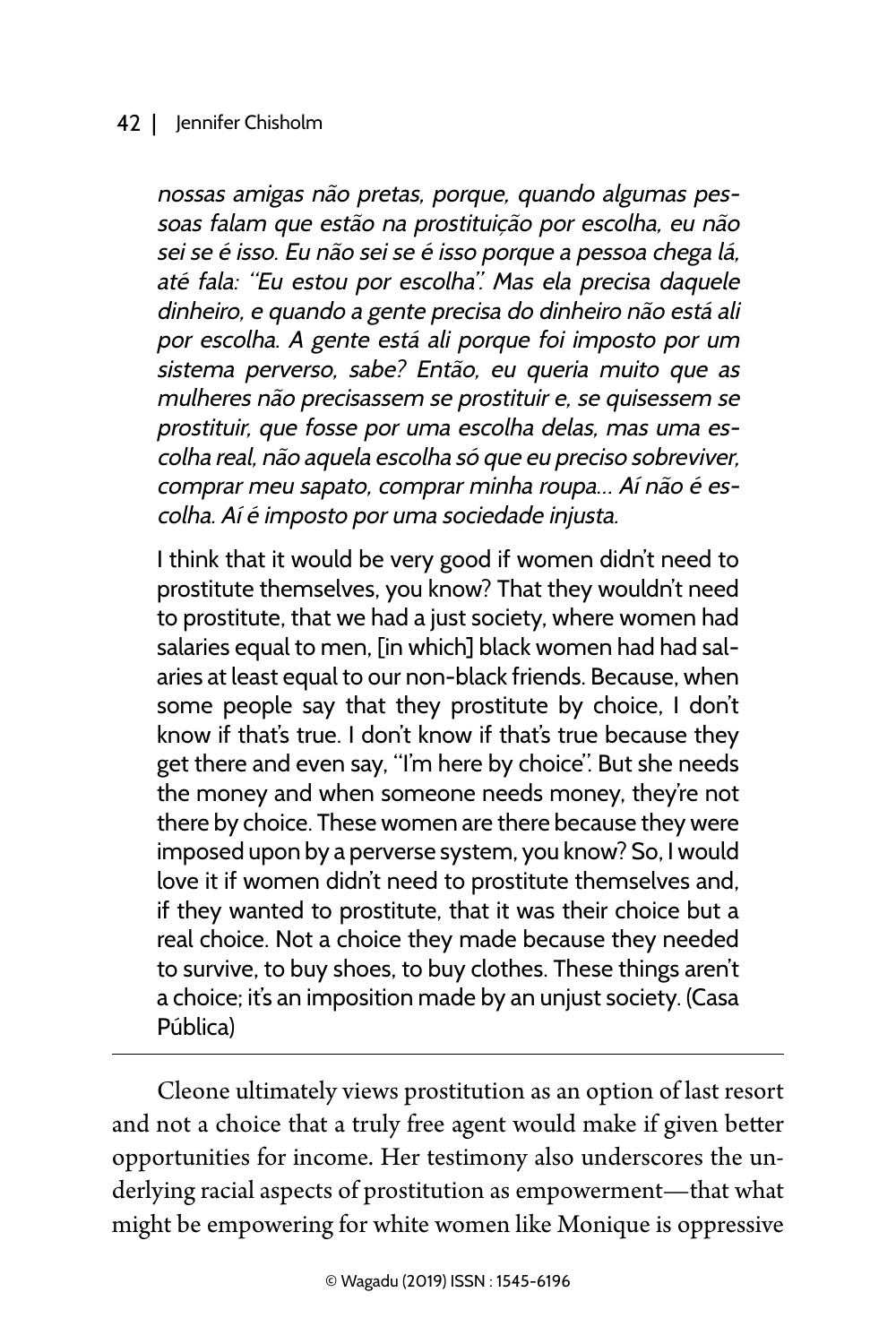for black women like herself, given that poor black women are more at risk of needing to prostitute due to fewer alternatives for gainful employment.

# Sexual Tourism in Brazil

While sex and sex work require some level of seduction, sexual tourism might represent the epitome of sexual seduction, as the sex tourist is not only entranced by the possibility of sex, but also by tourist gazes of paradise that inspire travel to faraway lands (Urry and Larsen, 2011). One such exotic locale is Brazil. In Brazil, adult prostitution is legal, unregulated, and has professional status with rights to social security (ProCon.org, 2018; Kerrigan et al., 2012, p. 294) although a federal bill was introduced in 2012 to regulate sex work.4 However, there are laws against child prostitution and human trafficking for the purpose of sex (Blanchette, da Silva, and Bento 215). Additionally, there are laws that prohibit *rufianismo*, or pimping, and the operation of brothels (Romero and Barnes 2013). Pimping carries the penalty of one to four years in jail while those who are caught operating a brothel will face anywhere between two and five years of incarceration (*O Dia* 2012). The idea is that prostitution can only be permissible if the prostitute has control over her or his own dealings and that the use of a third party would naturally entail exploitation. While some women are forced into sex work by abusive pimps, relationships between sex workers and pimps are also complex, with "love attachment" to pimps being a common or even necessary aspect of becoming a sex worker (Katona, 2017, p. 51).

The Brazilian government is trying to contain the rising tide of sexual tourism in Brazil, which is the third most popular destination for sexual tourism in Latin America after Cuba and Mexico (Associated Press 2006; RENAS 2012). This suppression means that although sexual tourism ought to be legal according to Brazilian law,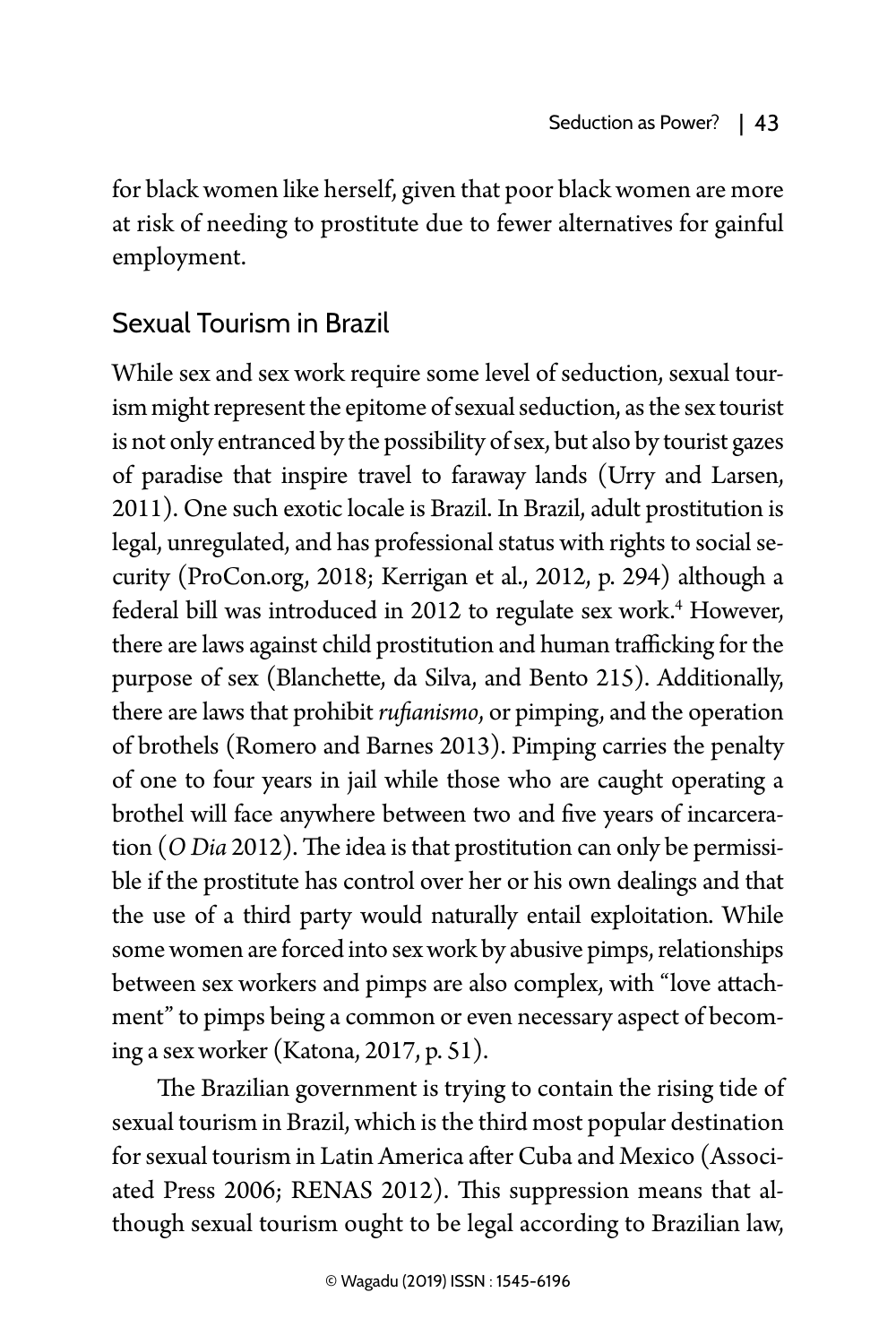### 44 | Jennifer Chisholm

the Brazilian government does not treat it as a legal enterprise. Brazilian law does not define sexual tourism (Blanchette and da Silva 2010b, 144) and yet there seems to be a crusade against the industry from the State and anti-sex tourism NGOs. On the eve of the 2014 World Cup and 2016 Olympic Games, concern abounded in Brazil that these mega-events would bring unprecedented numbers of sexual tourists to the country.

In anticipation of the games, the Brazilian state underwent "hygenization", which resulted in targeting and shutting down suspected sites of sexual tourism (Romero and Barnes), including suspected brothels and censuring more than two-thousand websites that promote sexual tourism to Brazil (Associated Press 2012). A presiding fear was that the arrival of many foreign sexual tourists would lead to increased numbers of prostitutes trafficked for sex abroad.6 Another perhaps more prevailing fear, still relevant after the 2016 Olympics, is that if the world's tourists continue to see Brazil as a bastion of sex tourism, the nation will never achieve its desired standing as a developed nation. This belief is an aspect of the widespread notion that sexual tourism only occurs in developing countries (Oppermann 1999, p. 251; Blanchette, da Silva, and Bento, 2013, p. 221). It may be possible to contextualize both the demonization of sexual tourism and acceptance of domestic prostitution in Brazil by examining the myth of Maria.

In the 1990s, academics and NGOs like CHAME located in Northeastern Brazil began circulating and discussing the image of a sexually exploited woman named Maria to mobilize people against sexual tourism and forms of sex trafficking such as forced marriage. In the propaganda, Maria is a prostitute who, being unaware of the dangers of her vocation, falls for the seductive deceptions of a trafficker and becomes a sex slave in a foreign country (Blanchette, da Silva, and Bento, 2013, p. 200-1).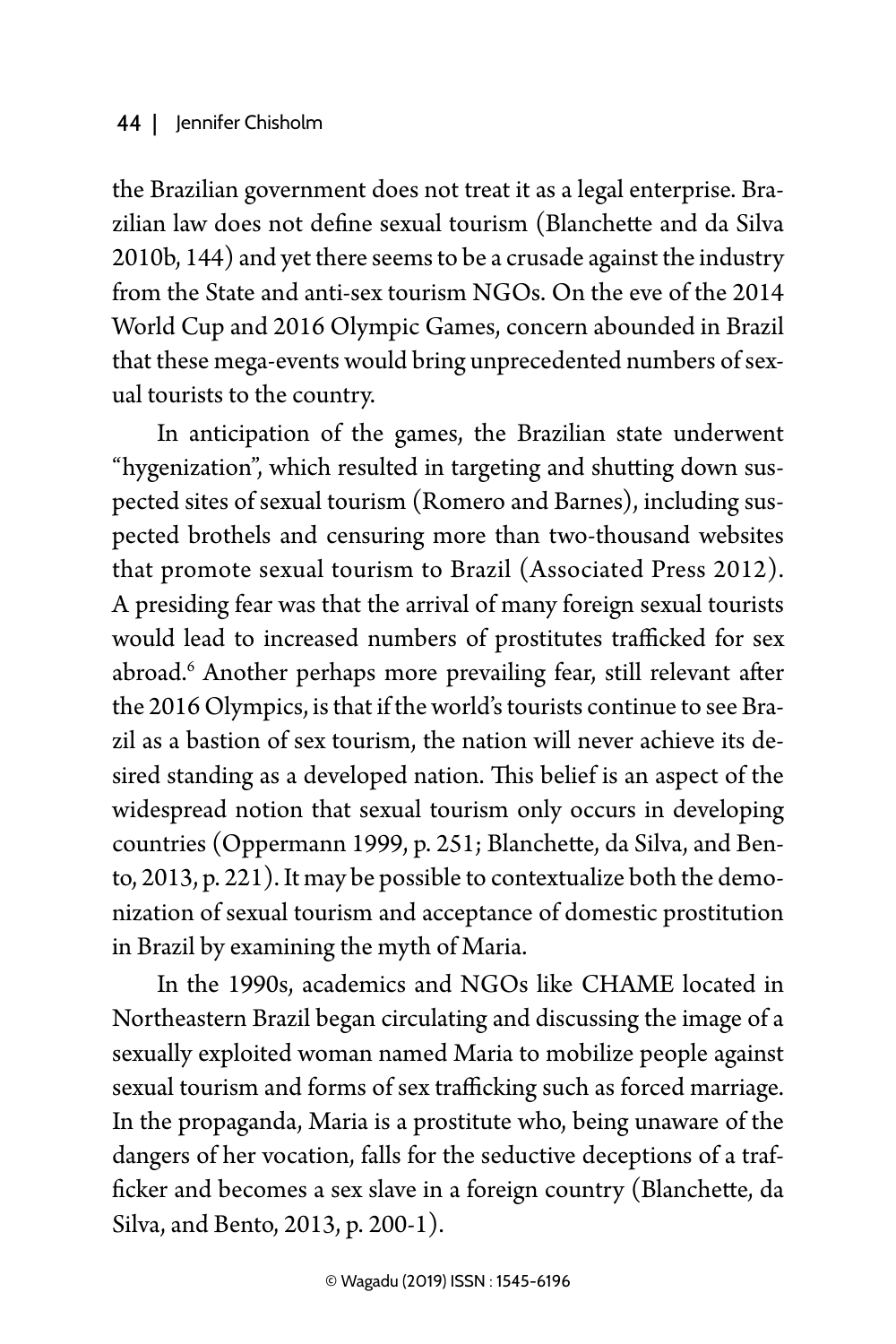In a close analysis of the Maria myth, Blanchette, da Silva, and Bento interpret the myth as saying that "Maria's false consciousness as a sex worker has rendered her completely unable to recognize that she is being victimized. Thus, it is up to the State…to determine for women whether they are being trafficked and to teach them to internalize their victimhood" (Blanchette, da Silva, and Bento, 2013, p. 215). Like others with a prostitution-as-work viewpoint, these authors believe that the attempts of the Brazilian government to dissuade sexual tourism are paternalistic and patronizing actions that perpetuate stigma regarding prostitutes in Brazilian society. At worst, the Brazilian government could be accused of "sexual humanitarianism": controlling migration flows of purported sex trafficking victims in such a way that ends up "exacerbat[ing] the underlying socioeconomic insecurities and inequalities it enforces" (Mai. 2018, p. 3). Despite the government's misgivings about sex tourism, Brazil remains committed to upholding the legality of prostitution in the nation—so much so that they declined US\$40 million from the United States Agency of International Development (USAID) because the funding came with a stipulation that Brazil had to condemn all forms of prostitution (Blanchette, da Silva, and Bento, 2013, p. 221).

Several theories abound why Brazil is an attractive country for foreign tourists—most of whom hail from the United States, Italy, Portugal, and the Netherlands (RENAS). Common wisdom in Brazil holds that the country is appealing because white foreign tourists, looking to take advantage of inexpensive prostitutes, are eager to save money while consuming sex from racially mixed, exotic Brazilian women (Blanchette and da Silva, 2010a, p. 224). Interestingly, this outlook ignores the growing number of African-American sex tourists who arrive in Brazil "pursuing traces of blackness in the diaspora" (Mitchell, 2006, p. 15), which may complicate the paradigm of privileged foreign oppressor and underprivileged native op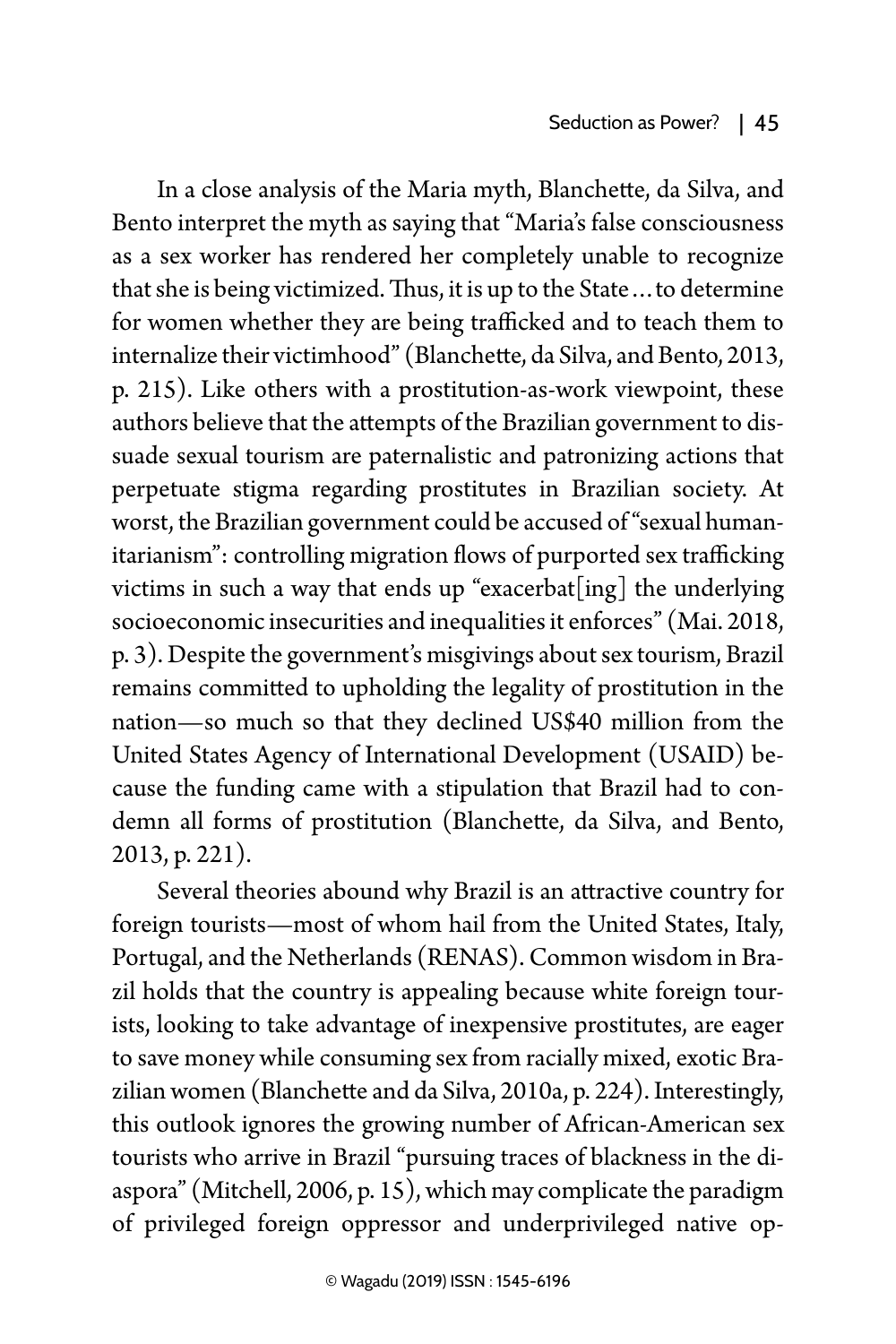pressed in discussions about sexual tourism (Blanchette and da Silva, 2010a, p. 236). Sex tourists are also attracted to the idealized image of the Brazilian woman—much like American sex tourists are attracted to the idealized notion of the Mexican women along the border. The image of Brazilian women is that of a "sexually active and available [woman], but 'traditionally feminine' in her values" (Blanchette and da Silva, 2010a, p. 234).

This idealized notion of Brazilian women corresponds to the myth of the sexy *mulata*, which has become akin to an origin myth of the Brazilian people. In this myth, a racially mixed woman, or mulata, uses her seductive powers (apparently originating from her African blood) to entrance and seduce wealthy white men. Activists who fight against sex tourism and sex trafficking argue that this myth, which brings thousands of tourists to Brazil, embodies a desire of privileged white sex tourists to consume mulatas as a sexual Other (Blanchette and da Silva, 2010a, p. 235).

Sex tourists themselves explain various rationales for why Brazilian women are sexually enticing for them. In the case of Ponta Negra, a beach neighborhood in the Brazilian city of Natal, Italian male tourists flock to the neighborhood with the expectation of finding "socially and sexually docile" women who have no qualms about men being the dominant gender in the social order (Sacramento, 2018 p. 214). Furthermore, some tourists believe that racial mixing with indigenous Brazilians and Africans has created a "hypersexual" population of Brazilian people, but Blanchette and da Silva note that not all Brazilians are equally exotic. For example, lighter-skinned mulatas or *morenas* tend to be considered the most exotic and sexual (Blanchette and da Silva, 2010a, p. 236). Conversely, some African-American sexual tourists claim that the European ancestry of racially mixed women heightens their sexuality and compels them to carry out sexual acts that Af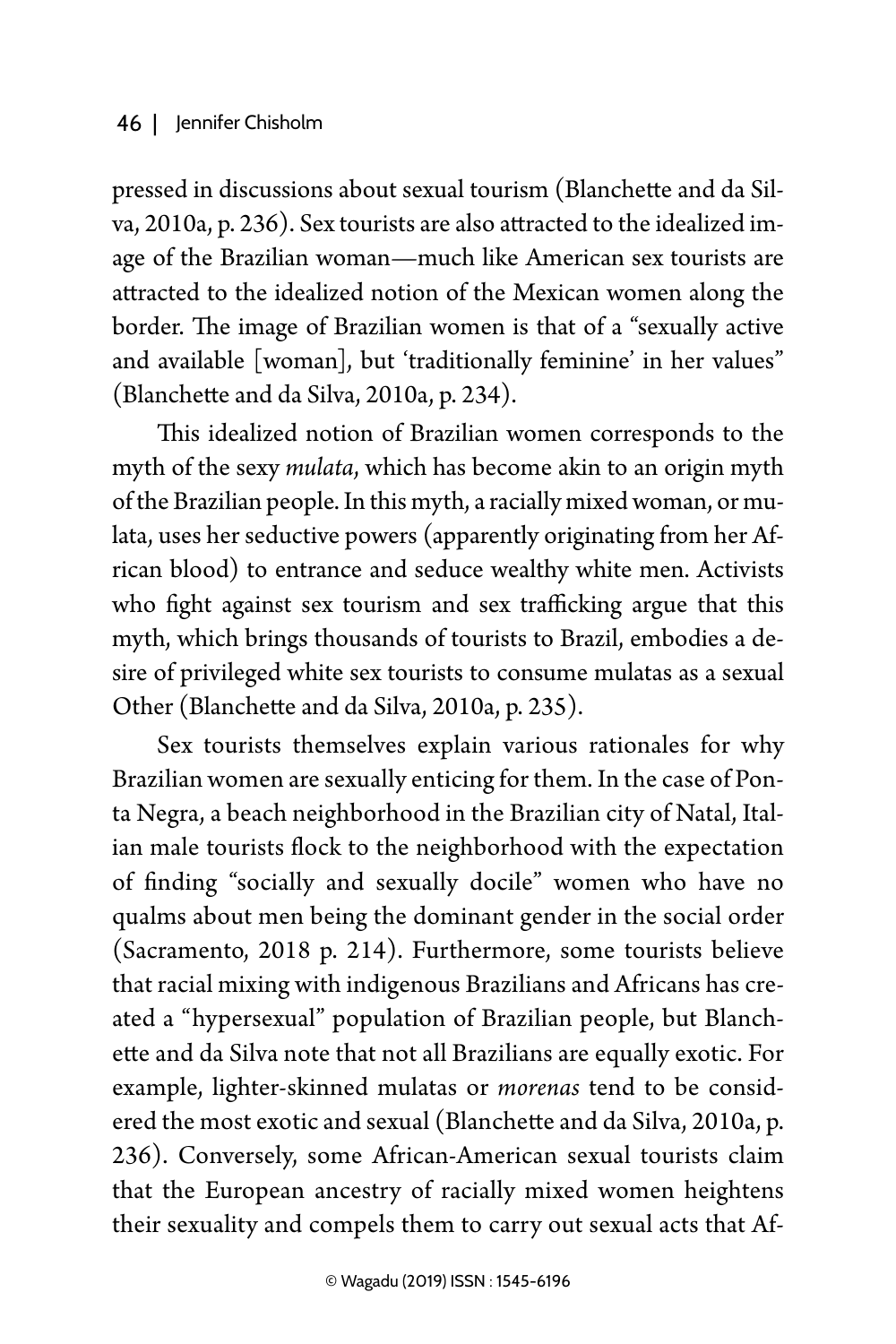rican-American women without European heritage supposedly refuse to perform (Blanchette and da Silva, 2010a, p. 237).

Aside from the attraction of racial difference, sexual tourists also believe that Brazilian prostitutes are more affectionate than are prostitutes from developed countries. Since many sex tourists believe that Brazilian women are family oriented with traditional values, they assume that prostitutes will also exhibit a more traditional femininity, which involves deference to and care of men. Some prostitutes who are aware of this stereotype will exploit it in order to earn more money. Known as the "girlfriend experience", some sexual tourists will hire the services of a prostitute for an extended period and during this time, the prostitute will behave as the client's romantic companion. These relationships can be merely utilitarian but at rare times can lead to marriage. Marriage to a foreign sex tourist is a goal for many prostitutes who hope to use these relationships as a way to achieve a higher social standing. (Blanchette and da Silva, 2010b, p. 175-9).

### Seduction as Power?

Given the contested morality of sexual tourism, it is a difficult task to assess whether sex workers in the industry are powerless victims, laborers with agency, or something in between. An easier task may be to ascertain in what ways one crucial aspect of sex work in relation to sexual tourism, seduction, is a source of power for sex workers in Brazil. It is true that prostitutes in Brazil are not powerless because they have the ability to choose the profession and are able to select their clients without the intrusion of a pimp or other intermediary. It is also possible that by being able to seduce by taking advantage of racial stereotypes, they hold an additional power that could undermine power dynamics between prostitutes and their wealthier (white) male clients. Many prostitutes use what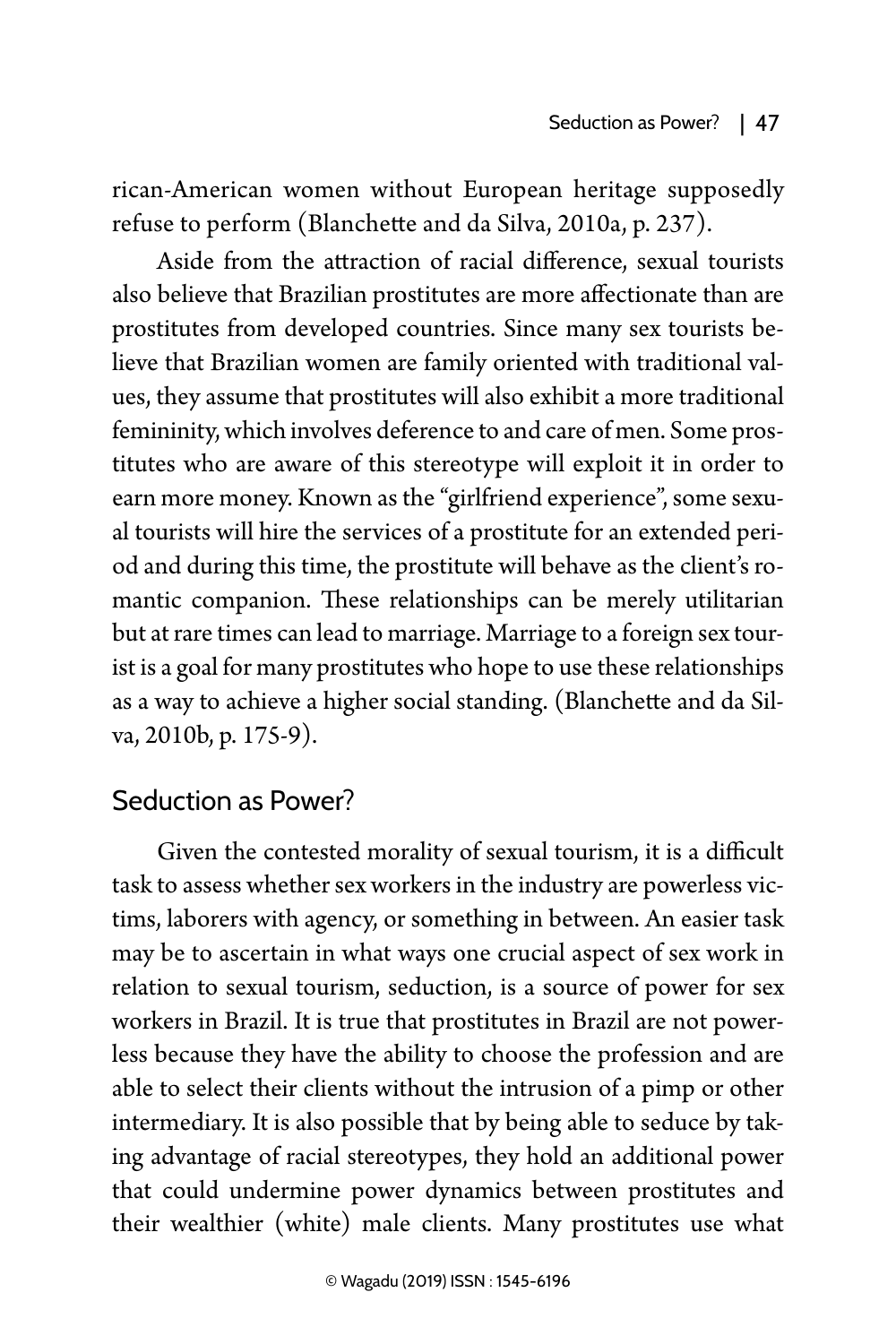would normally be considered disadvantages (racial difference and women's prescribed gender roles) to their monetary gain and—at times—social gain if these women are successful in acquiring relationships with higher-status men. This inversion implies agency, which would necessarily originate from successful seduction.

In this sense, Brazilian prostitutes and other sex workers could be considered empowered. The idea of seduction as individual empowerment is best understood within the context of patriarchal bargaining. Patriarchal bargaining describes the virtually universal process that women engage in to extract power from within a patriarchal system: "women strategize within a set of concrete constraints that reveal and define the blueprint of what I will term the patriarchal bargain of any given society, which may exhibit variations according to class, caste, and ethnicity" (Kandiyoti, 1988, p. 275). For example, the act of offering the "girlfriend experience" to foreign sex tourists who are looking for traditional yet sexually available women constitutes a form of patriarchal bargain on the part of the sex worker. Additionally, Monique's insistence on charging for her undervalued sexual labor could also be considered patriarchal bargaining.<sup>7</sup>

Kandiyoti goes on to state that patriarchal bargains "influence both the potential for and specific forms of women's active or passive resistance in the face of their oppression" (1998, p. 275). The "girlfriend experience" and more generally a Brazilian sex worker's strategic use of the imagery of sex tourism in Brazil that is based on stereotypes of hyperactive racially exotic Brazilian women could be considered patriarchal bargaining. A Brazilian sex worker's ability to capitalize on male sex tourist gazes, redirecting the flow of power from the historical oppressor to the perennially oppressed, is surely an indicator of the empowering potential of sex work. However, there are limits to this empowerment—or truer still—empowerment is not enough.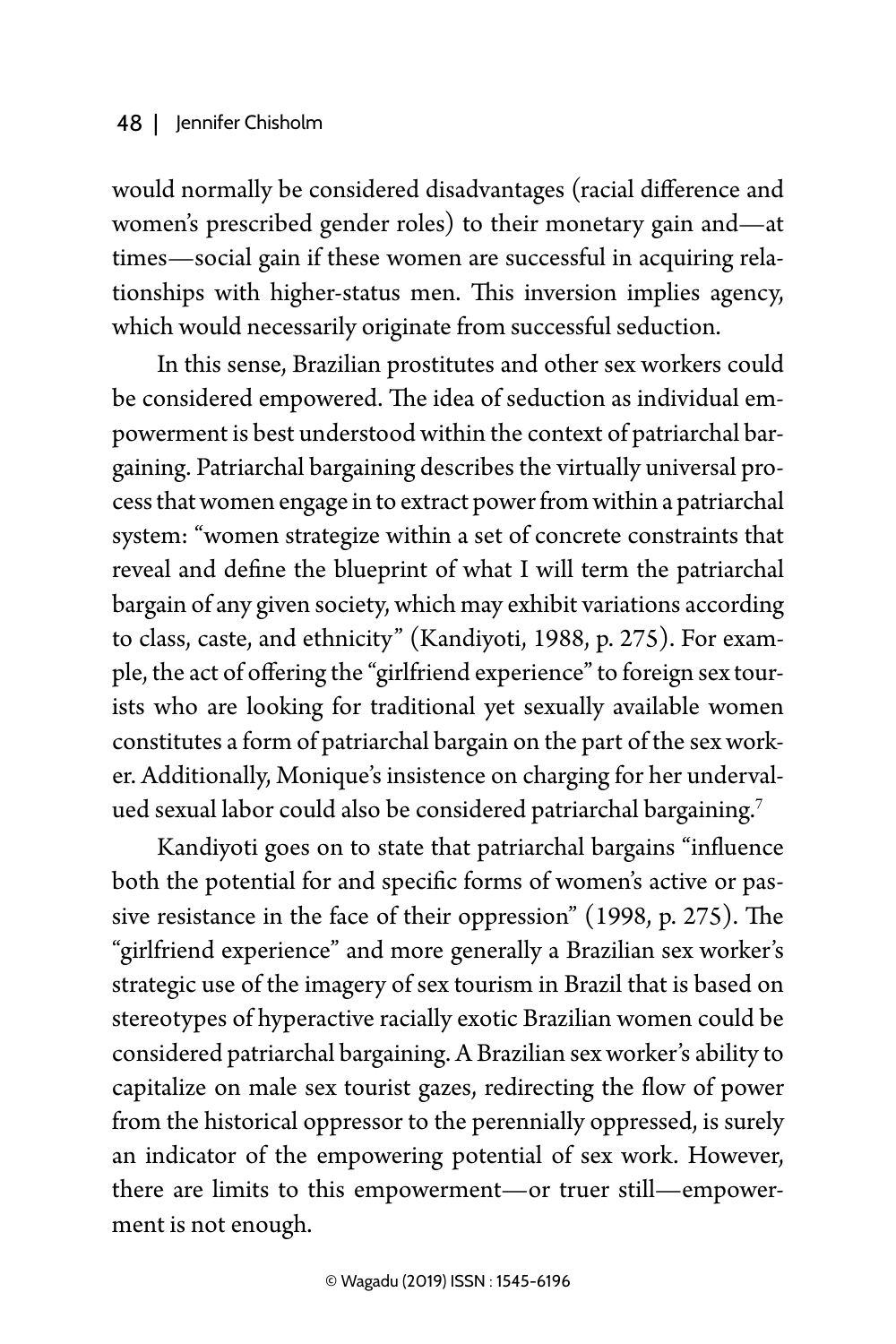As Giddens famously observed, "The realm of human agency is bounded. Individuals produce society, but they do so as historically located actors, and not under conditions of their own choosing" (1993, p. 167). Ultimately, what makes Brazilian sex workers and Brazilian women at large seductive—those images of the sexy mulata and related images reproduced through male and tourist gazes was decided in a patriarchal environment and not under conditions of women's choosing. Women sex workers evince their power and agency when they use seduction to achieve their goals, yet they and all women remain bounded and reproduce patriarchal systems or at least fail to challenge them when we use seduction as a tool for personal empowerment. Indeed, any temporary power gleaned from patriarchal bargaining cannot hope to bring about the radical systemic change needed to dismantle patriarchal systems.

Inglis alludes to the limitations of empowerment, writing within the context of pedagogy: "…empowerment involves people developing capacities to act successfully within the existing system and structures of power, while emancipation concerns critically analyzing, resisting, and challenging structures of power" (1997, p. 4). Although Kandiyoti discusses the capacity of patriarchal bargaining to serve as a way to resist male hegemonic power in certain societies, I would argue that seduction and the infinite guises of patriarchal bargaining are more empowering than emancipatory. This is because seduction can only give power within the dominant structures of women's oppression. Seduction has the potential to be and is oftentimes empowering, especially if we consider seduction in relation to sex work as an example of patriarchal bargaining.

However, the lack of true agency when members of an oppressed group attempt to wrangle power for themselves within an oppressive system belies the non-emancipatory nature of seduction. Women's sexuality and seductiveness are examples of power but are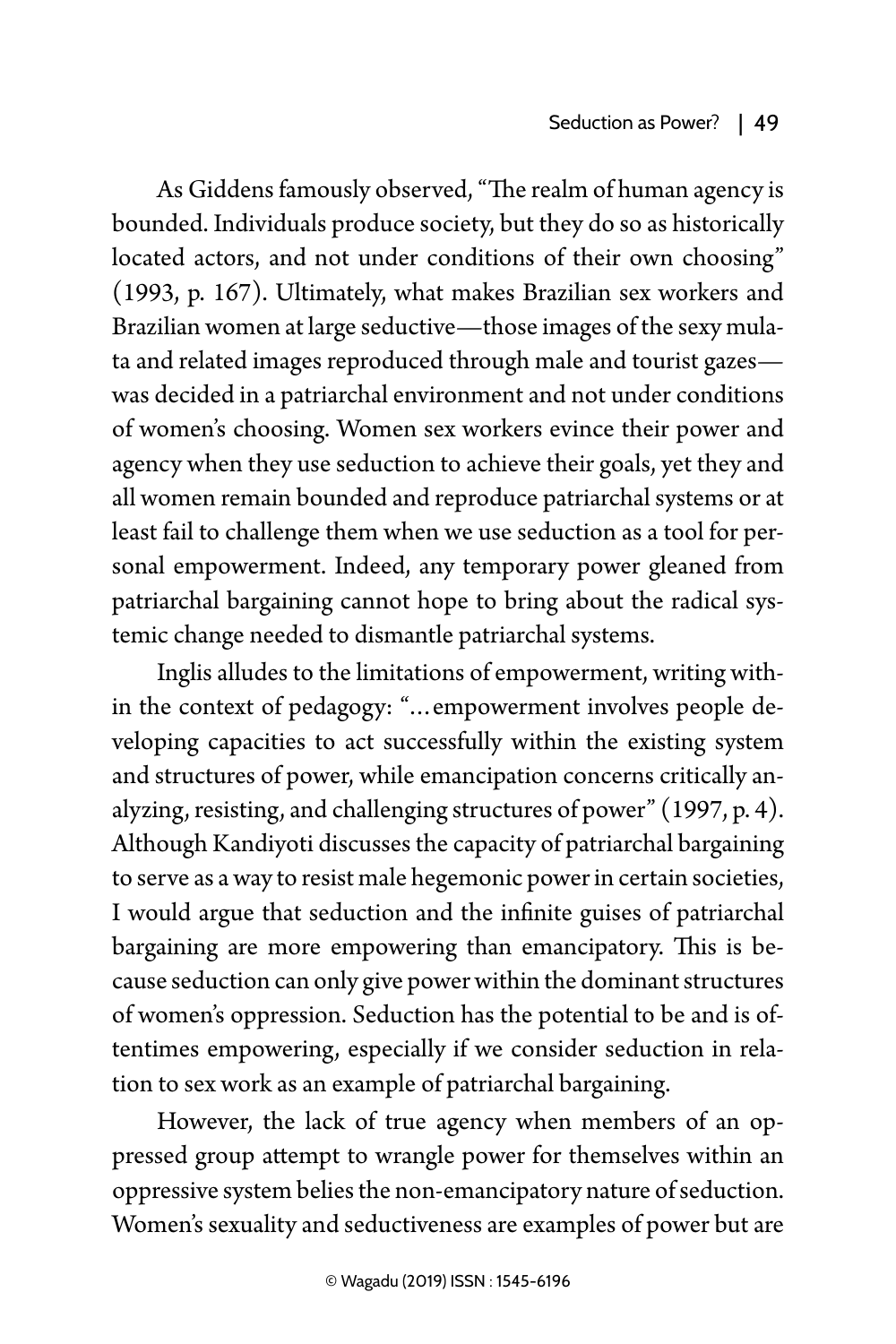also "the linchpin $[s]$  of gender inequality" (Mackinnon, 1982, p. 533), precisely because of the ways in which women's sexuality has been constructed and regulated by men. The boundedness of women's agency when it comes to using seduction strategically is caused by the absence of women's control over the seduction process meaning that the signs and symbols of women's sexuality and seductiveness (Baudrillard, 1990) were not created by us. Instead, we only have the ability to manipulate these to our own ends.

For example, Brazilian sex workers are seductive, and therefore empowered, primarily because they are Brazilian, but they have played no part in the creation of this seductive image, which is relic of the colonial male gaze of the Portuguese. Brazilian women engaged in sex work, like the women featured in Carrier-Moisan, have been able to exploit the concept of the sexy morena and make use of the fact that foreign tourists believe that Brazilian women are hypersexual and always available for sex. These relationships with sex tourists also contribute to a greater sense of respectability that would be more difficult to find as a prostitute with a clientele of largely domestic men (Carrier-Moisan, 2015). Nevertheless, Brazilian women cannot control how the forces of the sexual tourism industry commodify them nor how it markets their bodies to a foreign audience.

It may be obvious but nevertheless necessary to state that the dichotomy of sex worker as seductress and sex worker as seduced describes the experiences of different sex workers at different times. In the case of Brazil, some Brazilian prostitutes are victims of unfavorable circumstances while others insist that their ability to choose sex work as a form of labor proves their agency. However, it is my stance that this paradox is why seduction can be empowering but never emancipatory (at least in the foreseeable future) since a force that oppresses sometimes but empowers in others is fundamentally oppressive.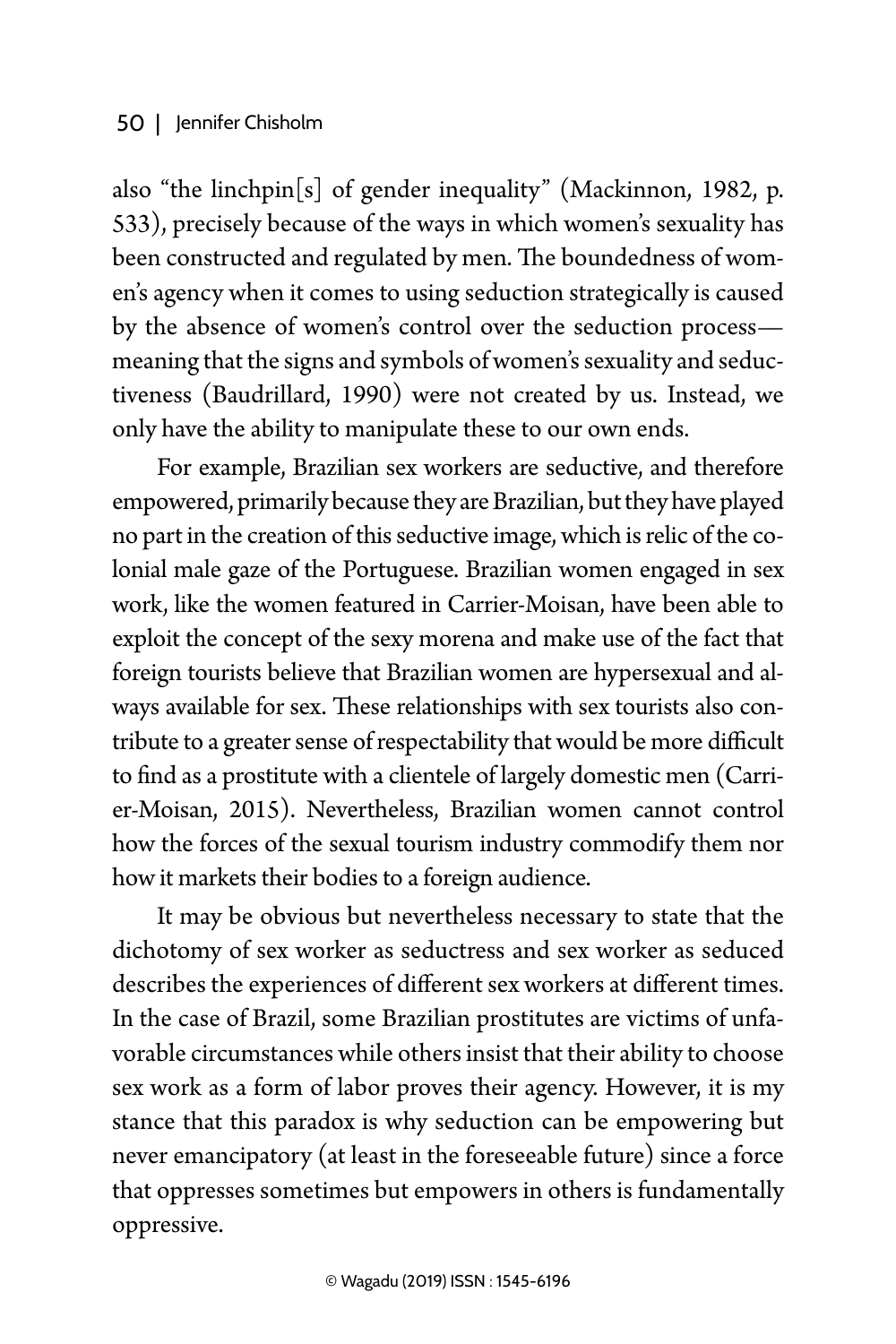Can women ever use the powers of sex and seduction beyond individual empowerment towards emancipation for all? I take a cynical yet realist approach in doubting that seductive power can ever be emancipatory, given the inextricable link between seduction and patriarchy. Nevertheless, a hypothetical post-patriarchal society could see women's sexuality as no longer under the purview of men. It may be too much to hope that women could ever be in charge of the signs, symbols, and imagery of our own sexuality and seductiveness, but it seems possible to imagine a world in which sex work could be devoid of stigma that harms sex workers and devoid of the power differentials that separate prostitute from client.

The goal of this essay is to establish a dialogue between an array of sources related to sexual tourism and Brazil presented through the framework of narrative seduction theory in order to assess whether seduction is an empowering or emancipatory force for the country's prostitutes and sex workers. Of course, the issue of seduction as power extends beyond Brazilian sex workers and is in essence truly about women's sexual power and agency in general. As such, seductive power relates not only to sex workers' rights and the ethics of sexual tourism but also to women's rights.

Undoubtedly, female agency exists and so it is imperative not to patronize sex workers as naïve or suffering from a false consciousness (Blanchette, da Silva, and Bento, 2013, p. 215) and to make sure that the debates surrounding sex tourism and prostitution do not stem from antiquated ideas about female sexual purity and sexual norms. Moreover, as Cleone emphasized, sex workers exhibit power every time they face the street and the men who purchase their services (fieldnotes, September 15, 2018). At the same time, it is important to recognize the limits of seduction as a meaningful way to challenge the social order that continues to subjugate women.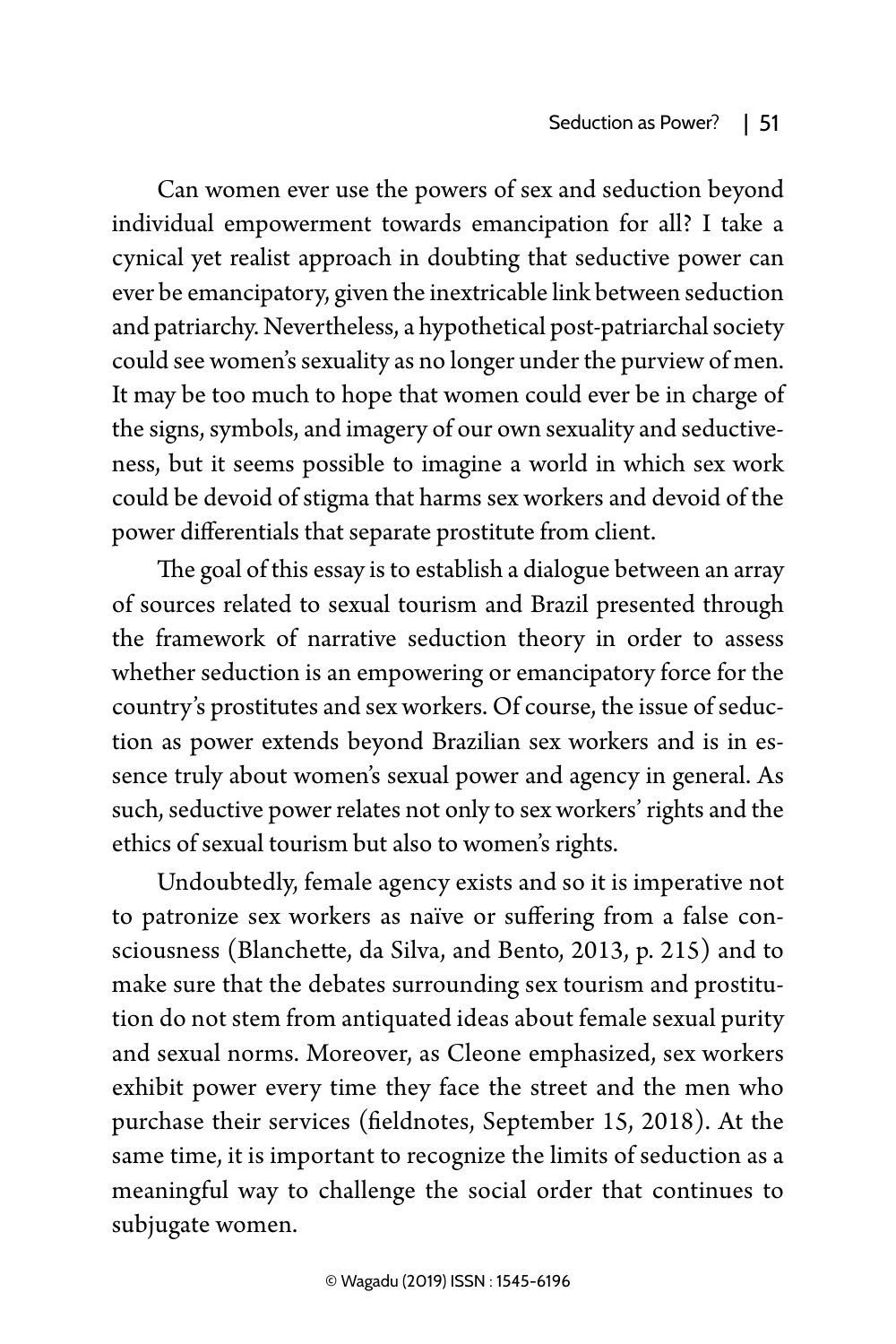### **REFERENCES**

- Amnesty International. "Amnesty International Publishes Policy and Research on Protection of Sex Workers' Rights." (May 26, 2016). https://www. amnesty.org/en/latest/news/2016/05/amnesty-international-publishes- policy-and-research-on-protection-of-sex-workers-rights/. Accessed 5 June 2019.
- —. "Global Movement Votes to Adopt Policy to Protect Human Rights of Sex Workers." (August 11, 2015). https://www.amnesty.org/en/latest/news/2015/08/global- movement-votes-to-adopt-policy-to-protect-human-rights-of-sex-workers/. Accessed 5 June 2019.
- Associated Press. "Brazil Takes on Websites that Promote Sex Tourism." (March 27, 2012). http://archive.boston.com/news/world/latinamerica/articles/2012/03/27/brazil\_takes\_on\_websites\_that\_promote sex tourism/. Accessed 5 June 2019.
- ."Brazil Starts Operation to Curb 'Sex Tourism'." *USA Today*. (April 1, 2006). https://usatoday30.usatoday.com/news/world/2006-04-01 brazil-sextourism\_x.htm. Accessed 5 June 2019.
- Baudrillard, Jean. *Seduction*. New York: St. Martin's Press, 1990.
- Bernheimer, Charles. (1989). "The Uncanny Lure of Manet's *Olympia*." In Dianne Hunter ed. *Seduction and Theory: Readings of Gender, Representation, and Rhetoric*. University of Illinois Press, 1989, pp. 13-2.
- Binhammer, Katherine. *The Seduction Narrative in Britain, 1747-1800*. Cambridge: University of Cambridge Press, 2009.
- Blanchette, Thaddeus Gregory and Ana Paula da Silva. "'A mistura clássico': miscigenação e apelo do Rio de Janeiro como destino para o turismo sexual," *Bagoas*, vol. 4, no. 5, 2010a), pp. 221-44. https://periodicos. ufrn.br/bagoas/article/view/2321/1754.
- . "Our Lady of Help: Sex, Tourism, and Transnational Movements in Copacabana," *Wagadu*, vol. 8, 2010b, pp. 144-65. https://sites.cortland. edu/wagadu/archive/demystifying-sex-work-and-sex-workers/.
- Blanchette, Thaddeus Gregory, Ana Paula da Silva, and Andressa Raylane Bento. "The Myth of Maria and the Imagining of Sexual Trafficking in Brazil." *Dialectical Anthropology*, vol. 37, 2013, pp. 195-227. http://dx. doi.org/10.1007/s10624-013- 9296-z.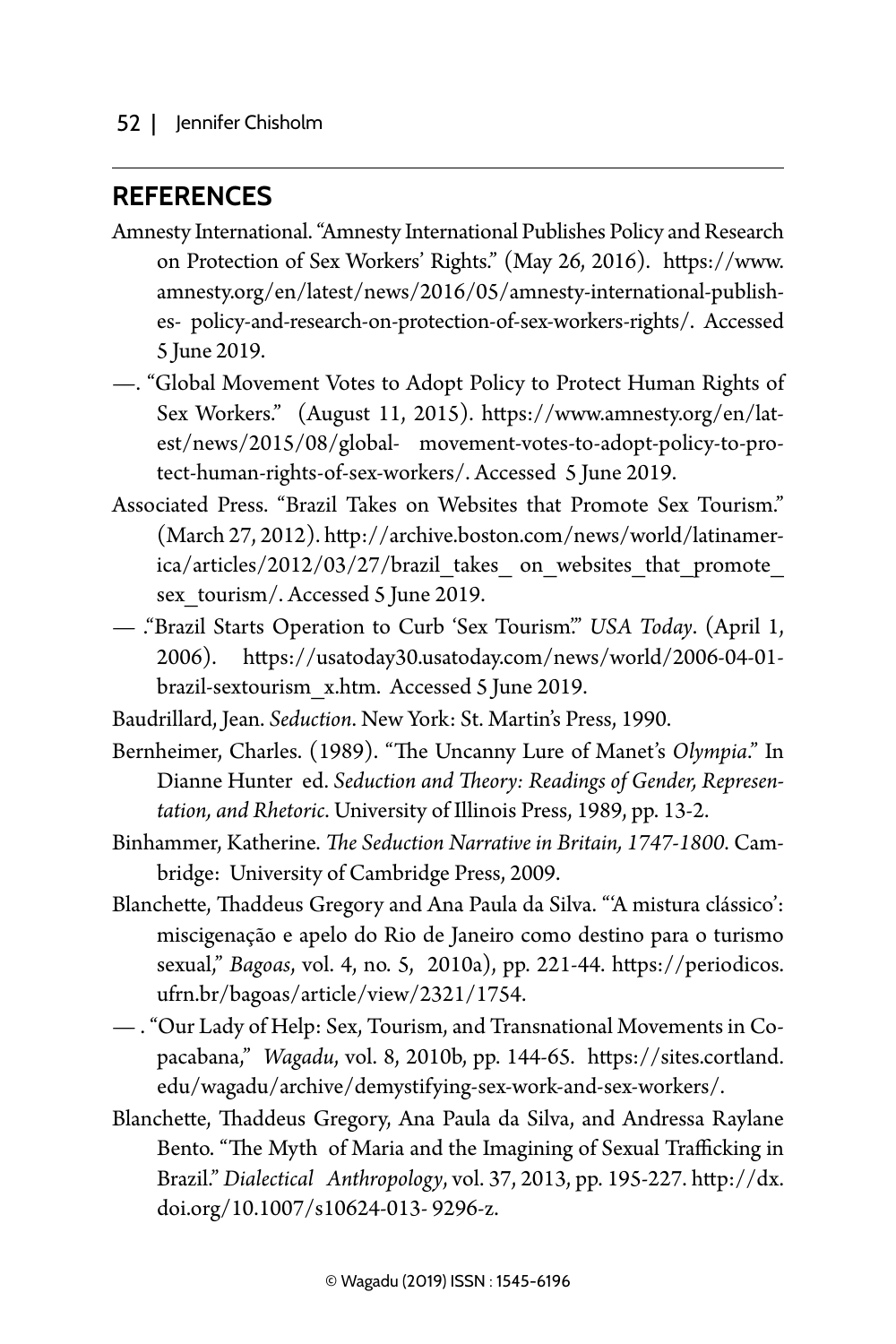- Brown, Alan D. "Beyond Prostitution: Justice, Feminism, and Social Change." *Canadian Women's Studies*, vol. 19, no. 2, 1999, pp. 163-169. http://pi. library.yorku.ca/ojs/index.php/cws/article/view/8130/7310.
- Campbell, Howard. "Cultural Seduction: American Men, Mexican Women, Cross-border Attraction." *Critique of Anthropology* vol. 27, no. 3, 2007, pp. 261-83. http://dx.doi.org/10.1177/0308275X07080356.
- Carrier-Moisan, Marie-Eve. "'Putting Femininity to Work': Negotiating Hypersexuality and Respectability in Sex Tourism, Brazil." *Sexualities*, vol. 18, no. 4, 2015, pp. 499– 518. https://doi.org/10.1177/1363460714550902.
- Chambers, Ross. *Story and Situation: Narrative Seduction and the Power of Fiction*. Minneapolis: University of Minnesota Press, 1984.
- Casa Pública. "Regulamentar a prostituição é o melhor caminho para as mulheres?" https://apublica.org/2018/09/regulamentar-a-prostituicao-e-o-melhor-caminho-para- as-mulheres/. (September 25, 2018). Accessed 5 June 2019.
- Foucault, Michel. *Power/Knowledge: Selected Interviews and Other Writings, 1972-1977*. Colin Gordon ed., Colin Gordon, Leo Marshall, John Mepham, and Kate Soper trans. New York: Pantheon Books, 1980.
- Giddens, Anthony. *New Rules of Sociological Method: A Positive Critique of Interpretive Sociologies*. 2nd ed. Stanford: Stanford University Press, 1993.
- Hunter, Dianne. "Introduction." In Dianne Hunter ed. *Seduction and Theory: Readings of Gender, Representation, and Rhetoric*. Champaign: University of Illinois Press, 1989, pp. 1-10.
- Inglis, Tom. "Empowerment and Emancipation." *Adult Education Quarterly*, vol. 48, no. 1, 1997, pp. 3-17. http://dx.doi.org/10.1177/074171369704800102.
- Kandiyoti, Deniz. "Bargaining with Patriarchy." *Gender and Society*, vol. 2, no. 3, 1988, pp. 274-290. http://www.jstor.org/stable/190357.
- Katona, Noemi. "Loved or Seduced? Intimate Relationships Between Hungarian Sex Workers and Pimps in Berlin's Kurfürstenstraße." In Amber Horning and Anthony Marcus eds. *Third Party Sex Work and "Pimps" in the Age of Anti-trafficking*. New York: Springer, 2017, pp. 49–70.
- Kerrigan, Deanna, Andrea Wirtz, Stefan Baral, Michele Decker, Laura Murray, Tonia Poteat, Carel Pretorius, Susan Sherman, Mike Sweat, Iris Semini, N'Della N'Jie, Anderson Stanciole, Jenny Butler, Sutayut Osornprasop, Robert Oelrichs, and Chris Beyrer. *The Global HIV*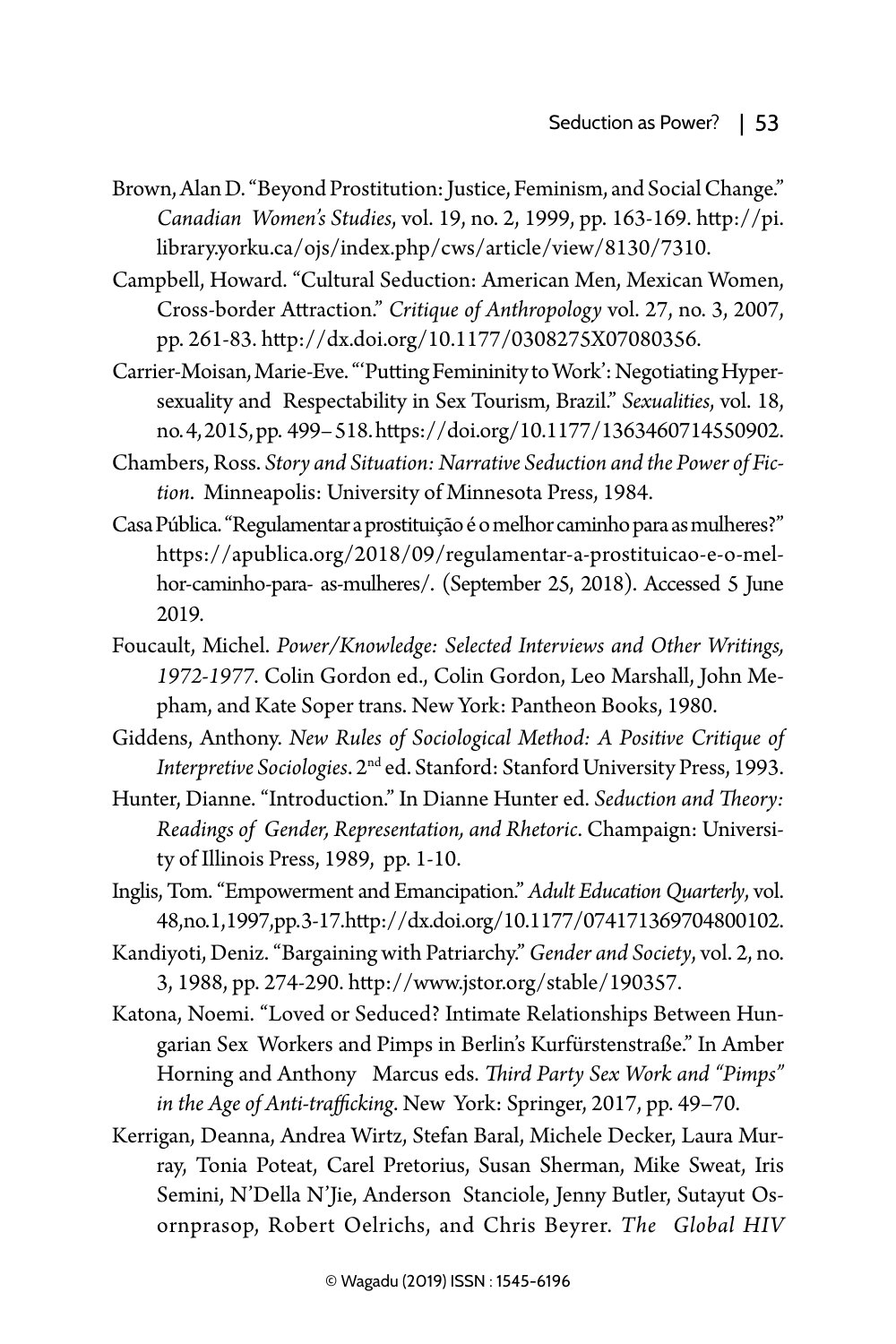#### 54 | Jennifer Chisholm

*Epidemics Among Sex Workers*. Washington, D.C: World Bank, 2012. https://www.unfpa.org/resources/global-hiv-epidemics-among-sex-workers. Accessed 5 June 2019.

- Kulick, Dan. *Travesti: Sex, Gender, and Culture Among Brazilian Transgendered Prostitutes*. Chicago: University of Chicago Press, 1998.
- Machado, Leandro. "A vida secreta das prostitutas veteranas que trabalham em parque histórico de São Paulo." (August 13, 2018). https://www. bbc.com/portuguese/brasil- 4513365. Accessed 5 June 2019.
- Mackinnon, Catharine A. "Feminism, Marxism, Method, and the State: An Agenda for Theory." *Signs: Journal of Women in Culture and Society*, vol. 7, no. 31, 1982, pp. 515-544. http://www.jstor.org/stable/3173853.
- Mai, Nicola. *Mobile Orientations: An Intimate Autoethnography of Migration, Sex Work, and Humanitarian Borders*. Chicago: University of Chicago Press, 2018.
- Mitchell, Gregory. *Tourist Attractions: Performing Race and Masculinity in Brazil's Sexual Economy*. Chicago: University of Chicago Press, 2016.
- Mulvey, Laura. "Visual Pleasure and Narrative Cinema." *Screen*, vol. 16, no. 3, 1972, pp. 6- 18. https://doi.org/10.1093/screen/16.3.6.
- *O Dia*. "Juiz acusa promotor de cruzada contra prostitutas.". (September 3, 2012). https://oab-rj.jusbrasil.com.br/noticias/100050248/juiz-acusa-promotor-de-cruzada-contra- prostitutas. Accessed 5 June 2019.
- Oppermann, Martin. "Sex tourism." *Annals of Tourism Research*, vol. 26, no. 2, 1999, pp. 251-66. http://dx.doi.org/10.1016/S0160-7383(98)00081-4.
- Piscitelli, Adriana. "Conhecimento antropológico, arenas políticas, gênero esexualidade." *Revista Mundaú*, vol. 1, 2016, pp. 73-90. http://seer.ufal. br/index.php/revistamundau/article/view/2437/2113.
- Associated Press. "Brazil Takes on Websites that Promote Sex Tourism." (March 27, 2012). http://archive.boston.com/news/world/latinamerica/articles/2012/03/27/brazil\_takes\_ on\_websites\_that\_promote\_ sex tourism. Accessed 5 June 2019.
- Reis, Vivian. "Campanha arrecada R\$ 20 mil e garante ceia de Natal para 200 prostitutas do Centro de SP." (December 24, 2018). https://g1.globo. com/sp/sao- paulo/noticia/2018/12/24/campanha-arrecada-r-20-mil-e-garante-ceia-de-natal-para- 200-prostitutas-do-centro-de-sp. ghtml. Accessed 5 June 2019.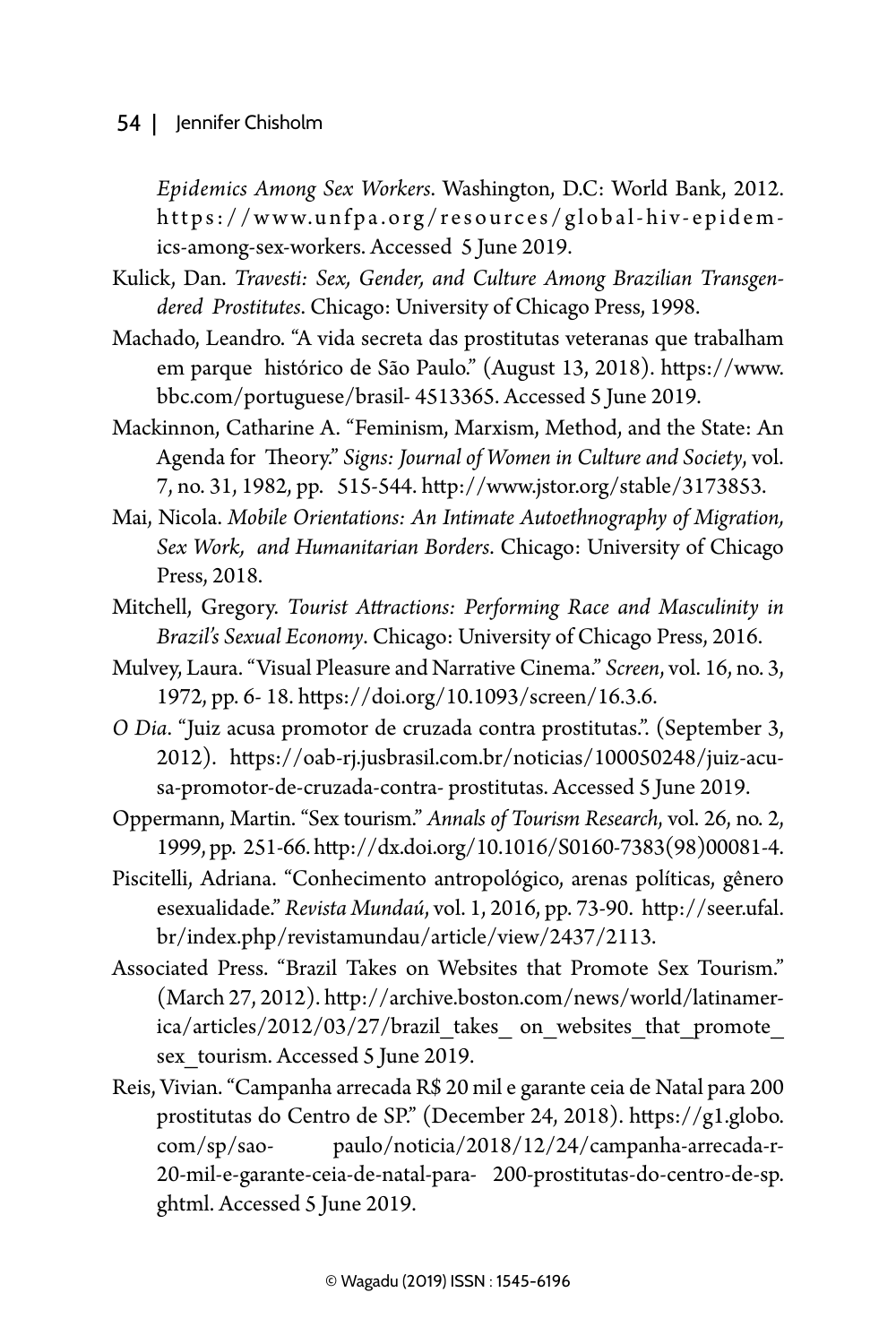- RENAS: Rede Evangélica Nacional De Ação Social. "O turismo sexual no brasil." (January 23, 2012). http://renas.org.br/2012/01/23/o-turismo-sexualno-brasil/. Accessed 5 June 2019.
- ProCon.org. "100 Countries and their Prostitution Policies." (April 23, 2018) http://prostitution.procon.org/view.resource.php?resourceID=000772#brazil. Accessed 5 June 2019.
- Projeto CHAME/NEIM. "Migração feminina internacional: causas e consequências." (2000) http://www.neim.ufba.br/wp/wp-content/uploads/2013/11/migracaofeminina.pdf. Accessed 5 June 2019.
- Romero, Simon. and Taylor Barnes. "Before Global Games, Rio Is Fighting to Dim Red Light." *New York Times*. (November 8, 2013). https:// www.nytimes.com/2013/11/09/world/americas/rio-fights-vice-before-world- cup-but-brothels-endure.html. Accessed 5 June 2019.
- Sacramento, Octávio. "From Europe with Passion: Frameworks of the Touristic Male Desire of Ponta Negra, in the North-East of Brazil." *Current Issues in Tourism*, vol. 21, no. 2, 2018, pp. 210-224. http://dx.doi.org/1 0.1080/13683500.2015.1056517.
- Simoni, Valerio. "Sex, Seduction, and Care for the Other in Touristic Cuba." *Téoros*, vol. 37, no. 2, 2018, 1-17. http://dx.doi.org/10.7202/1055636ar.

Urry, John and Jonas Larsen. *The Tourist Gaze 3.0*. Los Angeles: SAGE, 2011.

Women's Aid UK. "Joint statement on Amnesty International decision to back decriminalisation of prostitution." (August 17, 2015). https:// www.womensaid.org.uk/joint-statement-on-amnesty-international-decision-to- back-decriminalisation-of-prostitution/. Accessed 5 June 2019.

### **Endnotes**

- <sup>1</sup> Women's Aid supports the so-called Nordic model, which only penalizes the purchasing of sex and not the act of selling sex (Women's Aid, 2015).
- 2 By "women" I include trans women, who make up a significant number of sex workers in Brazil. For more on trans women sex workers in Brazil, see Kulick (2009).
- <sup>3</sup> I conducted fourteen months of ethnographic fieldwork for my doctoral project, "*Não são tijolos; são histórias*": The Favela Housing Rights Movement of Rio de Janeiro*".* The fieldnotes cited here were taken dur-